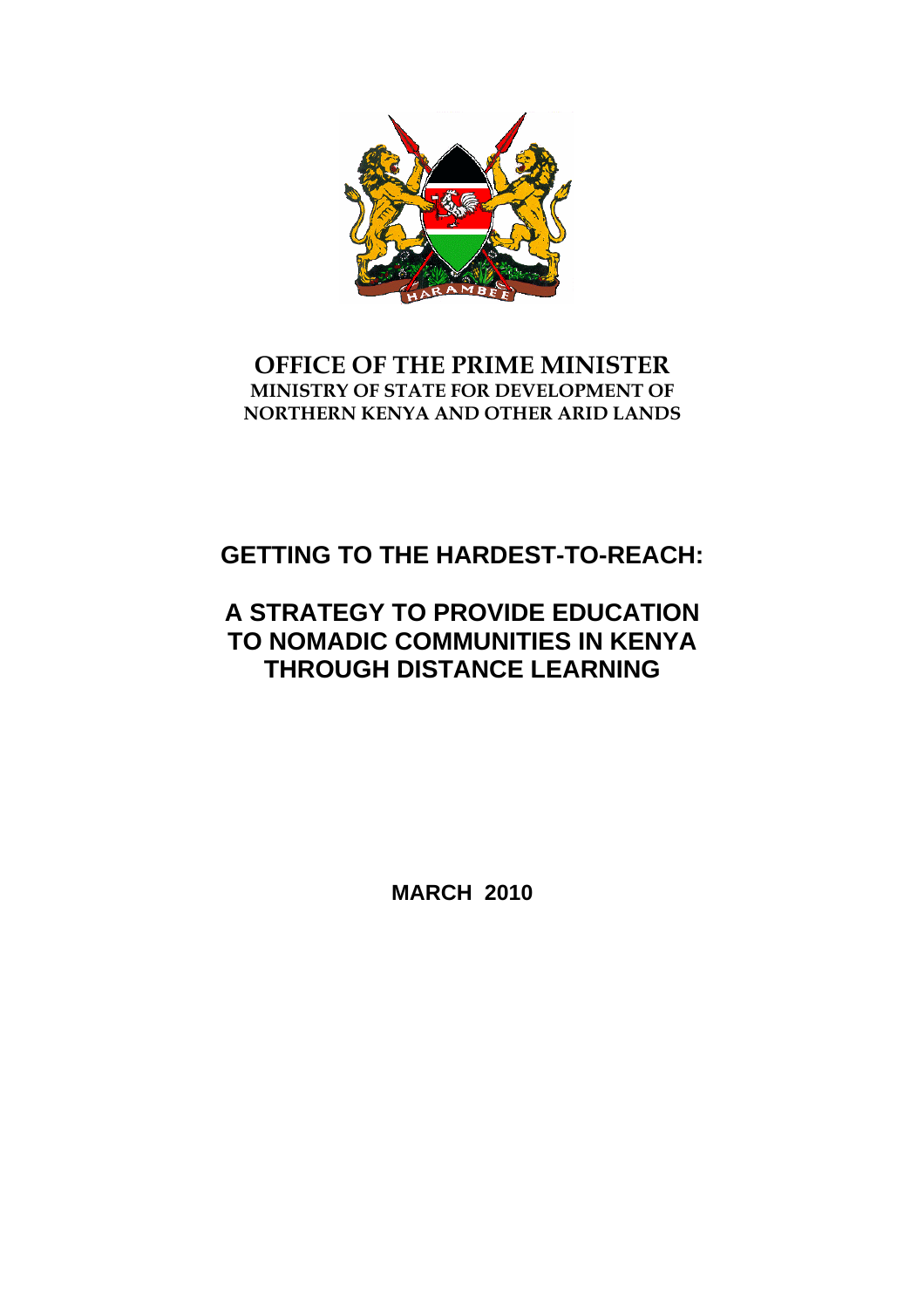# **Acknowledgements**

The Ministry of State for Development of Northern Kenya and Other Arid Lands wishes to acknowledge the support of IIED's Education for Nomads programme in preparing this strategy document.

This paper was written by Jeremy Swift, assisted by Saverio Kratli and has been enriched by the discussions which took place at the inter-ministerial workshop on nomadic education in Nakuru, from 26 to 28 January 2010.

# **Acronyms**

| <b>ABEK</b>    | Alternative Basic Education for Karimoja                          |
|----------------|-------------------------------------------------------------------|
| ABET           | Alternative Basic Education for Turkana                           |
| <b>ALRMP</b>   | Arid Lands Resource Management Programme                          |
| <b>ASALs</b>   | Arid and Semi-Arid Lands                                          |
| DL             | <b>Distance Learning</b>                                          |
| EFA            | <b>Education for All</b>                                          |
| EfN            | Education for Nomads programme                                    |
| <b>GER</b>     | <b>Gross Enrolment Rate</b>                                       |
| <b>IIED</b>    | International Institute for Environment and Development           |
| IRI            | Interactive Radio Instruction                                     |
| <b>KBC</b>     | Kenya Broadcasting Corporation                                    |
| <b>KCPE</b>    | Kenya Certificate of Primary Education                            |
| <b>KIE</b>     | Kenya Institute of Education                                      |
| M&E            | Monitoring and Evaluation                                         |
| <b>MDG</b>     | <b>Millennium Development Goals</b>                               |
| MoE            | Ministry of Education                                             |
| <b>MNKOAL</b>  | Ministry of State for the Development of Northern Kenya and Other |
|                | <b>Arid Lands</b>                                                 |
| <b>NACONEK</b> | National Commission for Nomadic Education in Kenya                |
| <b>TSC</b>     | Teachers' Service Commission                                      |
| <b>UNICEF</b>  | United Nations Children's Fund                                    |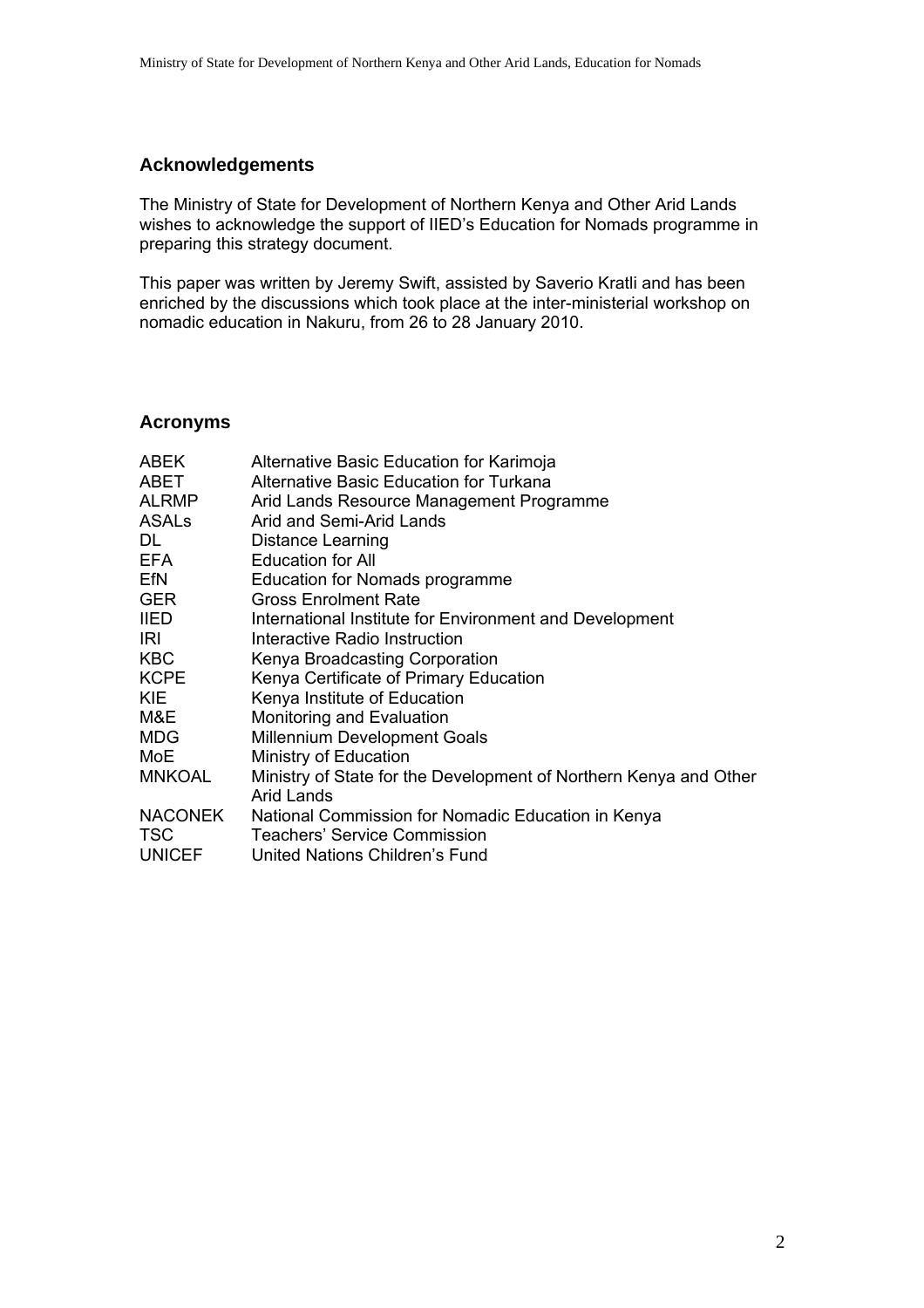# **Table of Contents**

| <b>Acknowledgements</b>                                                                                                                                                                                                                                                    | 2                                                          |
|----------------------------------------------------------------------------------------------------------------------------------------------------------------------------------------------------------------------------------------------------------------------------|------------------------------------------------------------|
| <b>Acronyms</b>                                                                                                                                                                                                                                                            | $\mathbf{2}$                                               |
| <b>Summary</b>                                                                                                                                                                                                                                                             | $\overline{7}$                                             |
| 1. Introduction: nomadic education in Kenya                                                                                                                                                                                                                                | 8                                                          |
| 2. Policies, goals and objectives                                                                                                                                                                                                                                          | 10                                                         |
| 3. Nomadic pastoralists and education delivery<br>3.1 Nomadic pastoralists: numbers and distribution<br>3.2 Boarding schools<br>3.3 Mobile schools<br>3.4 Sedentary schools for mobile populations<br>3.5 Content and focus of existing education programmes<br>for nomads | 10<br>10<br>11<br>12 <sup>°</sup><br>12 <sup>°</sup><br>12 |
| 4. Distance learning<br>4.1 Use of radio for distance learning by nomads<br>4.2 Comparative advantage of different delivery technologies<br>4.3 Receivers<br>4.4 Cell phones                                                                                               | 13<br>13<br>14<br>14<br>14                                 |
| 5. Strategy overview<br>5.1 Main actors<br>5.2 Community consultation<br>5.3 Enrolment and getting students started<br>5.4 Initial broadcasts<br>5.5 Broadcasting schedule<br>5.6 Language<br>5.7 Supervision<br>5.8 Quality control                                       | 15<br>15<br>16<br>16<br>17<br>17<br>17<br>18<br>18         |
| 6. Programme operation and management<br>6.1 Institutional reform<br>6.2 Accessing the programme<br>6.3 Radio education and other delivery systems<br>6.4 Tracking student progress<br>6.5 Cross-border learning<br>6.6 Teachers                                           | 18<br>18<br>19<br>19<br>19<br>20<br>20                     |
| 7. Programme content<br>7.1 Curriculum<br>7.2 Literacy<br>7.3 Exams/assessment<br>7.4 Learning materials<br>7.5 The pastoral year<br>7.6 School culture                                                                                                                    | 21<br>21<br>22<br>22<br>23<br>23<br>23                     |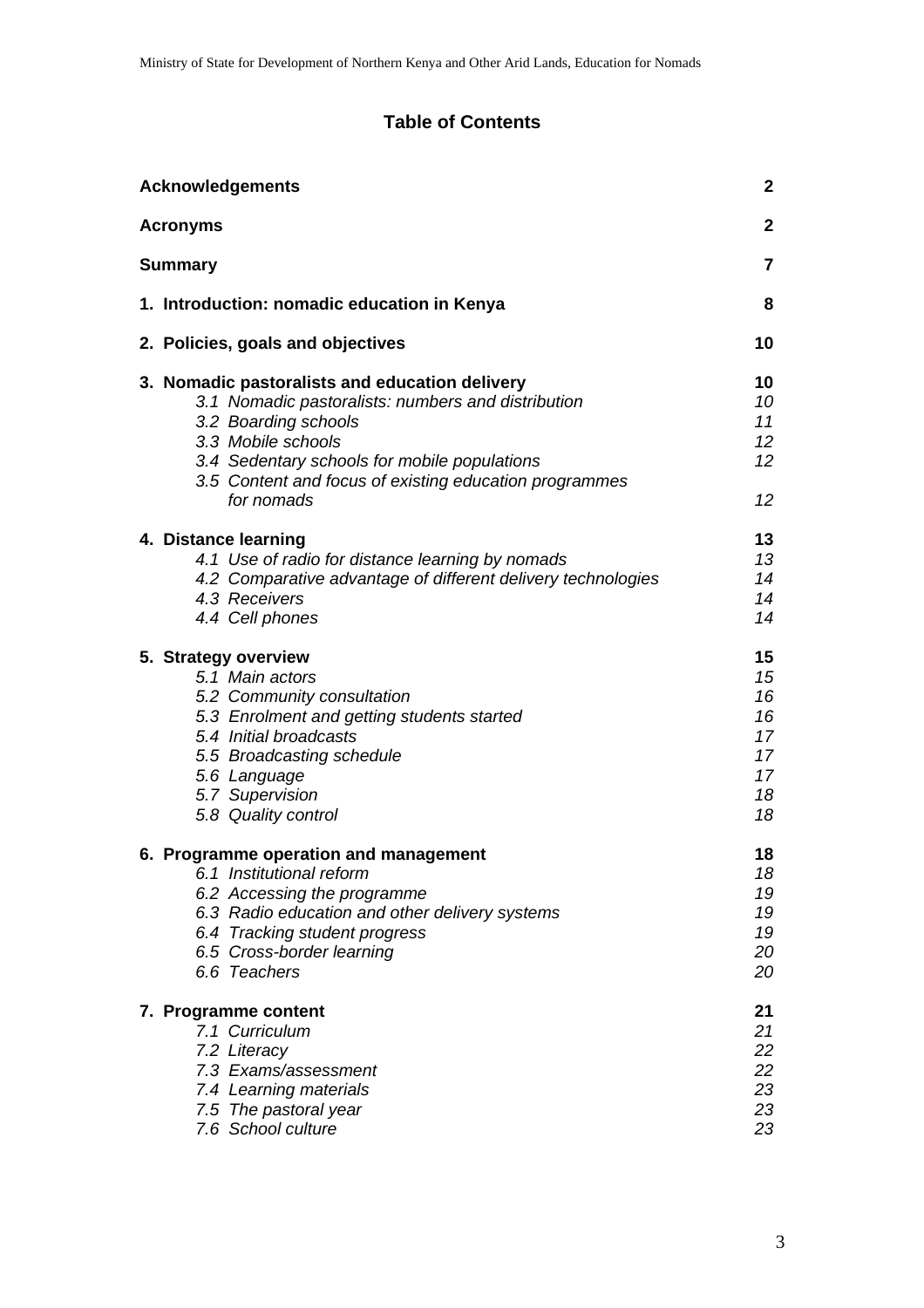| 8. Additional major issues in a distance learning strategy | 23 |
|------------------------------------------------------------|----|
| 8.1 Scholarships and incentives                            | 23 |
| 8.2 Monitoring and evaluation                              | 23 |
| 8.3 Legal issues                                           | 24 |
| 8.4 Comparative costs                                      | 24 |
| 8.5 Long term sustainability of funding                    | 24 |
| 8.6 Political commitment                                   | 24 |
| 8.7 Criteria for thin slice projects                       | 25 |
| <b>Broadcasting options</b><br><b>Annex 1</b>              | 25 |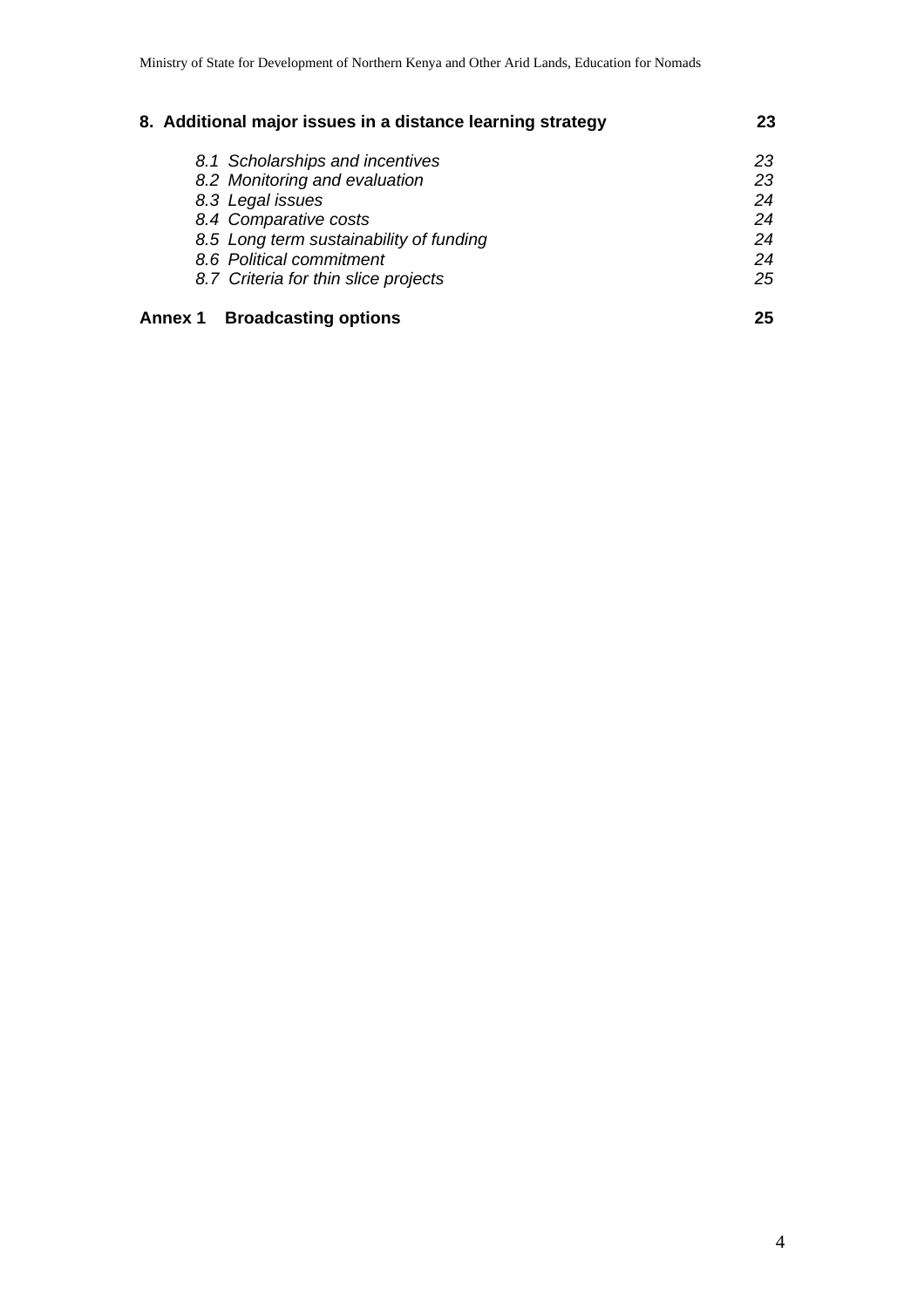# **Summary**

1. Kenya has committed itself to the Millennium Development Goals, Education for All, and other education targets, but although its achievement in this respect is perhaps the best in Africa, it is unlikely to achieve these goals on present performance. The difficulty now is getting education to hard-to-reach children, especially nomadic pastoralists. The Government of Kenya needs a new strategy urgently if the goals are to be met, and herding and education reconciled. Such a strategy is outlined here, together with a three phase programme to implement it.

2. A National Commission for Nomadic Education in Kenya (NACONEK) should be set up as the driving force for nomadic education, but research and experimental work on nomadic education should continue in parallel while NACONEK is being set up.

3. The main target group are the hardest-to-reach children out of school. The strategy proposed here is concerned mainly with nomadic children, but other hard-toreach children, as well as adult pastoralists, are also targeted. The strategy stresses family involvement in education, by encouraging parents to enrol with their children, and by providing learning materials for adults.

4. An educational strategy for nomads will combine different delivery methods (boarding and mobile schools, radio broadcasts) together with new approaches to the way education relates to pastoral livelihood concerns. The government should continue current experiments with a variety of delivery mechanisms while recognising the contradiction between pastoral livelihoods and conventional schooling. There should be major evaluations of the impact of these approaches in two to three years.

5. The educational use of radio has great potential but little progress has been made so far in harnessing it for nomadic education. In the immediate future, priority should be given to developing and piloting a distance learning (DL) system for arid and pastoral areas based principally on use of radio, together with mobile teachers and printed materials. Community radios may be a suitable model for a radio-based distance learning system. The distance learning system and accompanying materials should be available to adults and children, and integrated where useful with existing boarding and mobile schools.

6. A plan should be elaborated through NACONEK to recruit, train and reward teachers for involvement in radio-based education in the unique conditions of the arid and pastoral areas.

7. Effective procedures should be developed for enrolling and keeping track of nomadic DL students.

8. The nomadic education strategy should use the national curriculum to ensure equivalence with the rest of Kenya. Adaptation of material to the specific conditions of pastoral livelihood systems should take place at the stage of design and production of radio learning modules, supported by a teachers' handbook developed for each district.

9. An evaluation/examination system should be developed which enables children to move back and forward between the DL programme and the conventional formal education system, and to acquire the same qualification at the end of their course (Kenya Certificate of Primary Education).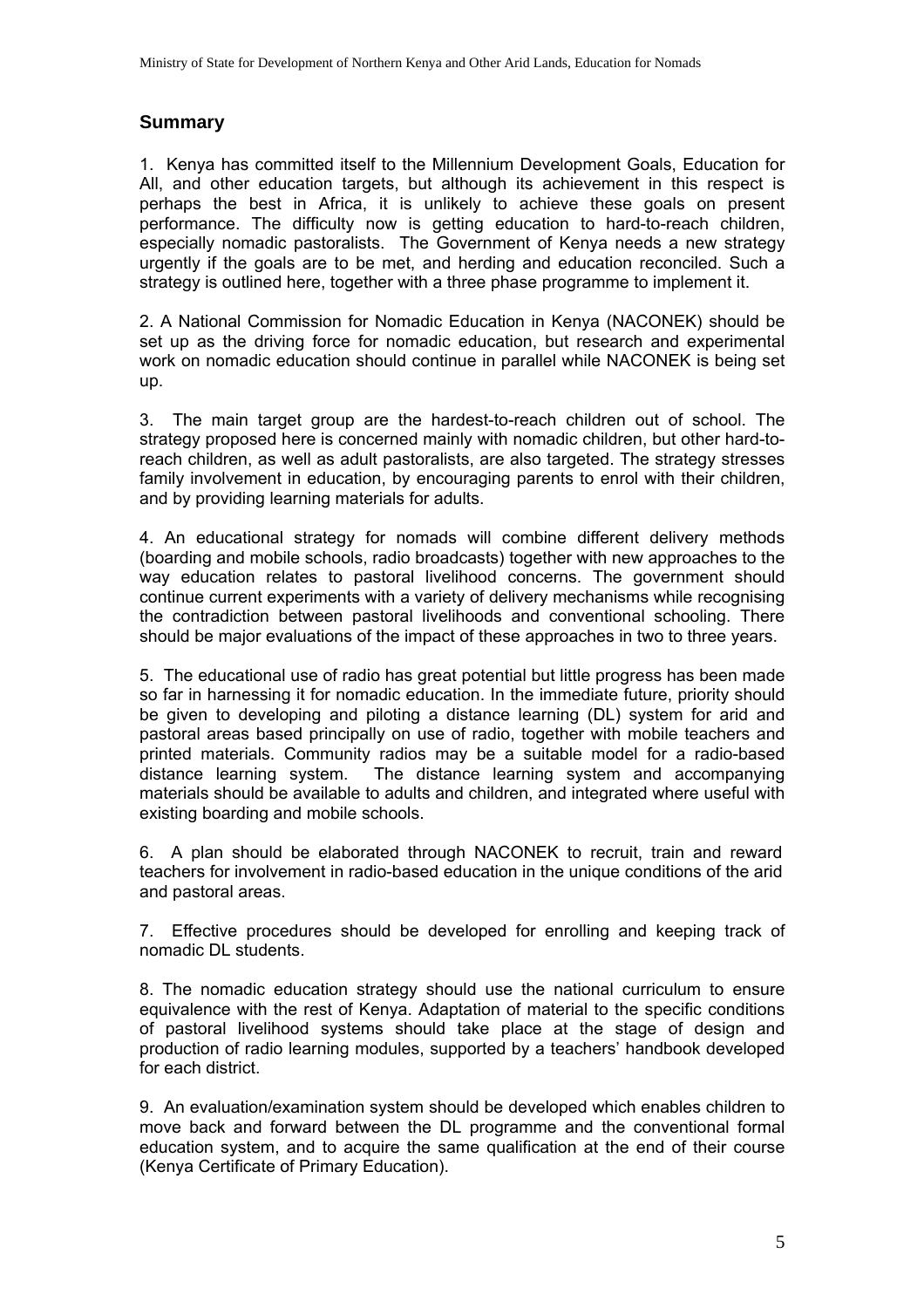10. The government should closely monitor the implementation of the strategy and evaluate it in as much detail as possible as soon as possible. An M&E system must be developed which generates adequate data (on capital and recurrent costs, and wider costs and impacts) for a full evaluation of the distance learning process and how it compares to other ways of achieving the same objective.

11. A nomadic education strategy must be based on a positive attitude towards nomadic pastoral livelihoods. The strategy must incorporate as far as possible the views and opinions of the clients, that is to say the adults and children who are the students and for whom the educational system is designed.

12. Any outstanding legal issues raised by distance learning must be resolved.

13. The government should explore how to capture potential economies of scale created by a radio-based education system through collaboration across international borders where the same language is spoken on both sides.

14. The government should set up a scholarship fund to encourage outstanding nomadic students, especially girls, to continue to secondary school and university.

15. The proposed distance learning strategy for nomads should be fully costed in order to understand the implications of such a strategy and how it compares to other ways of achieving the same objective of education for all.

16. Kenya has made excellent commitments to nomadic education. The existing national policy framework is an optimistic and forward-looking agenda which sets out the main features and challenges of nomadic education. It calls for a new approach, able to go beyond forcing pastoralists 'to choose between herding and schooling'. The task is now to make this policy framework operational by filling critical research gaps and through experimental and pilot projects, and thus finally realise Kenya's education commitments to nomadic children and adults. This strategy proposes a three phased distance learning programme to accomplish that goal.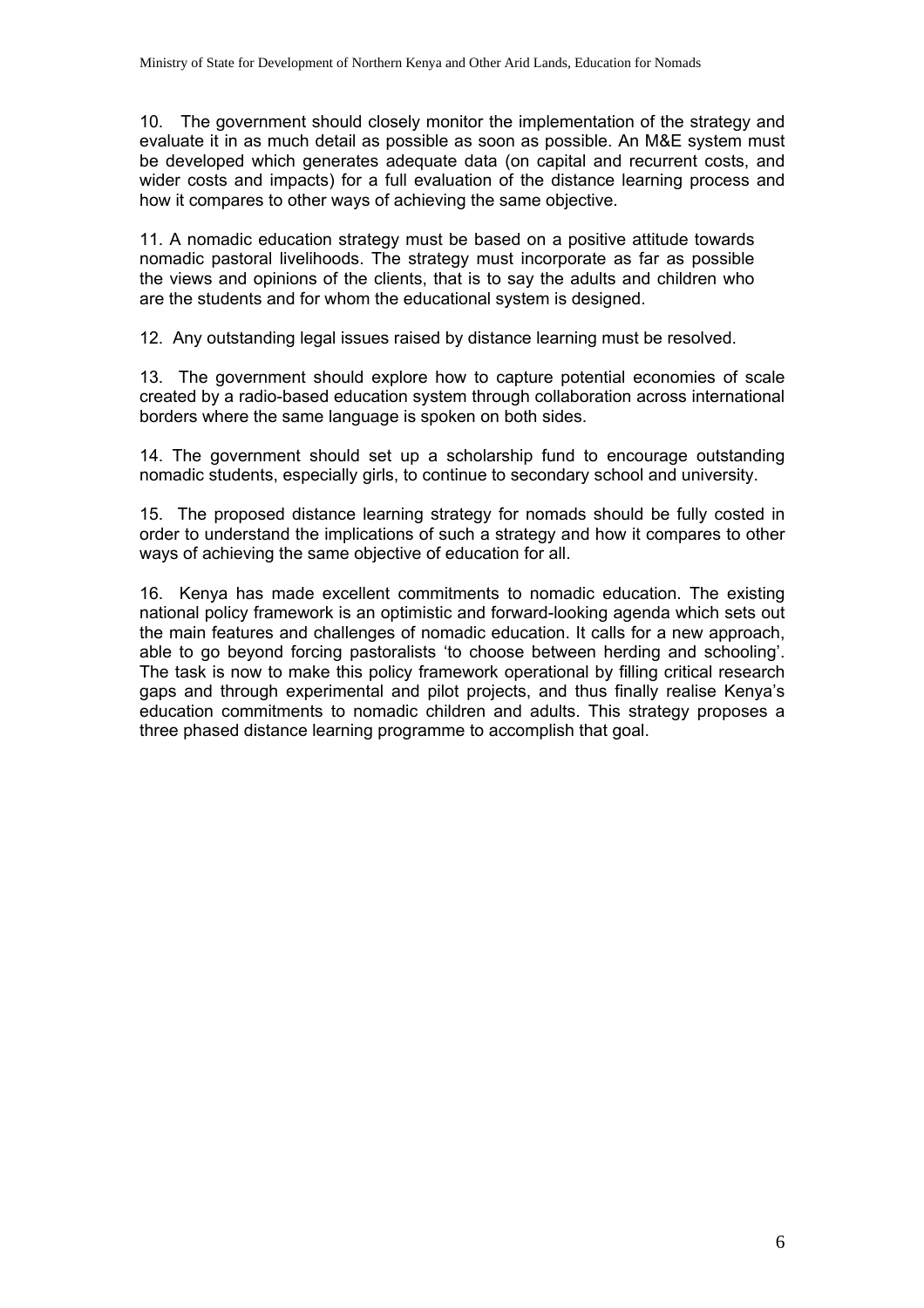# **GETTING TO THE HARDEST-TO-REACH: A STRATEGY TO PROVIDE EDUCATION TO NOMADIC COMMUNITIES IN KENYA THROUGH DISTANCE LEARNING**

#### **1. Introduction: nomadic education in Kenya**

Nomads make up a significant part of the population of Kenya, but are falling behind in formal education. National gross enrolment rate (GER) was 107 percent in 2006, rising to 110 in 2008, but GER for nomads was below 50 percent, with some areas (for example the largely nomadic North Eastern Province) at around 25 percent; girls' GER was only half that of boys.<sup>1</sup> Based on 2008 figures it is estimated that in North East Province alone 70 percent of school age children are not in education. $2$ 

The problem is not only the poor attendance and graduation rates of nomadic children in school, but the damaging trade-off that nomadic parents and children have to make between acquiring formal education through the school system, and the fundamental, informal learning about their own cultural, social and economic world available to them as members of the complex social networks of nomad life. Such informal learning is crucial to a child's development. Current educational practices for nomads tend to result in an unfavourable choice between these two types of learning because of the forced separation of children in school from their family, their wider social environment and their cultural background. Some crucial challenges in the provision of education to pastoralists follow from resistance to this forced separation more than from a refusal of formal education itself.<sup>3</sup>

Education programmes for nomads tend to be an extension of those designed for sedentary people, and are based on a simple adaptation of sedentary models to some aspects of nomadic life. This approach has a poor record worldwide.

The aim of the strategy for nomadic education presented here is to recognise the unique nature of nomad education and to propose ways of reconciling the fundamental choices it faces. The problem is clearly recognised by the Kenya government and by international agencies working in this field. 'Education for all is more likely to be achieved if boys and girls are not forced to choose between herding and schooling**'** writes UNICEF.**<sup>4</sup>** The Kenyan Ministry of Education's nomadic education policy framework states: 'nomadic pastoralists require flexible education delivery modes that take into account their children's work at home'**<sup>5</sup>** .

 $\overline{a}$ 

<sup>1</sup> Ministry of Education, 2008, *Policy Framework for Nomadic Education in Kenya.* Nairobi. Para 1.1.5; *Ministry of Education, 2009, Education Facts and Figures: Update 1st October 2009* Anon, 2006, *Summary Report on Forum on Flexible Education: Reaching Nomadic Populations.* Garissa, June 20-23, 2006.

<sup>2</sup> MOEK, 2009, *Education Facts and figures: Update 1st October 2009.* Nairobi: Ministry of Education

<sup>3</sup> Kratli, S., C. Dyer, 2009, *Mobile Pastoralists and Education: Strategic Options.* Education for Nomads, Working Paper 1. London: International Institute for Environment and Development.

<sup>4</sup> UNICEF, 2007, *Nomadic Education in the Islamic Republic of Iran.* Eastern and Southern Africa Regional Office (ESARO)

<sup>5</sup> Ministry of Education, 2008, *Policy Framework* Paras 1.1.7.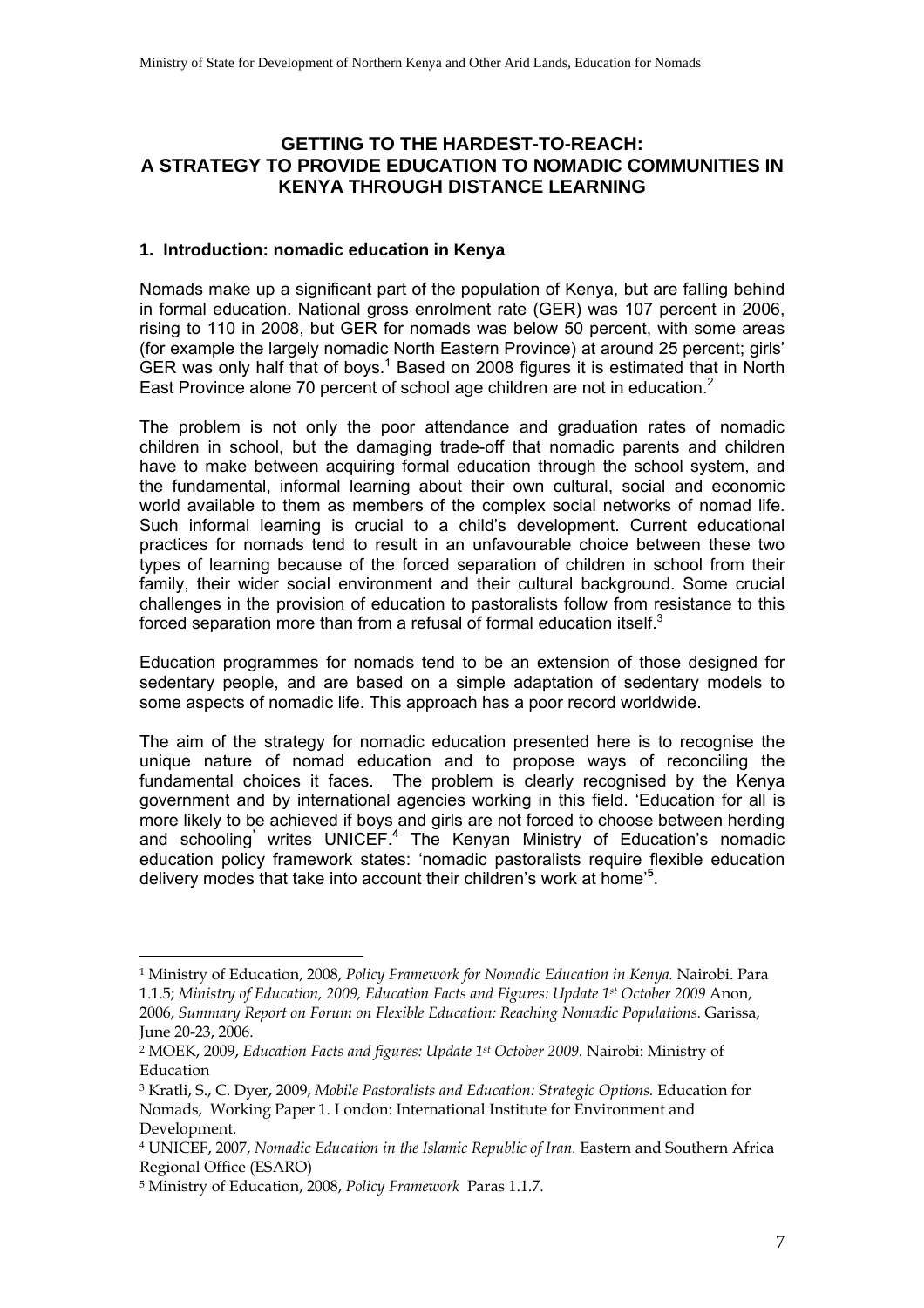The Kenyan strategy addresses that fundamental challenge: its vision is to develop a system which extends good quality formal education to all children living within nomadic livelihood systems or directly involved in pastoral production, without undermining the children's economic and social position in those livelihood systems. The strategy, the result of a partnership between the Ministry of State for Development of Northern Kenya and Other Arid Lands and the Ministry of Education, with technical assistance from the International Institute for Environmental and Development (IIED)'s Education for Nomads (EfN) programme, is based on a comprehensive review of the options and possibilities for nomadic education, on the different approaches governments have tried in Kenya and elsewhere and on ideas based on use of radio and new technologies.<sup>6</sup> The strategy will be implemented through a three phase programme: the first phase, recently concluded, was a ground clearing exercise which led up to the 2010 Nakuru workshop at which the strategy to achieve full nomadic enrolment was approved; the second will involve basic research and pilot activities; in the third phase a tested programme will be rolled out across the country.

The strategy also recognises that many adult nomadic pastoralists are enthusiastic about acquiring education for themselves, both because of its intrinsic value and because they want to know what their children know. The situation now is very different from 15 years ago when most Kenyan pastoralists had a negative attitude to education. During the consultation work undertaken so far, adult pastoralists expressed a strong desire to learn about economic and political themes that directly affect them, as well as civic issues and other aspects of being a Kenyan. The strategy includes measures to promote adult education among pastoralists.

# **2. Policies, goals and objectives**

Kenya Vision 2030 sets out ambitious goals for education.<sup>7</sup> Targets to be met include 95 percent net enrolment by 2012, and education for all by 2015. $8$  The number of boarding and mobile schools will be increased and alternative models of education provision will be developed in pastoral areas, including the use of new technologies.<sup>9</sup> Sessional Paper No 1 of 2005 commits government to providing extra resources for the development of infrastructure in regions with high poverty levels, including ASALs.<sup>10</sup>

The policy framework commits Kenya to providing universal access to basic education and training. This is interpreted as

- *equality of access* (including boys and girls, rich and poor, people from different livelihood systems and different geographic areas, and providing nomads with education of a quality equal to the rest of the country),
- *equity*,

- *quality*,
- *relevance*. 11

<sup>6</sup> Kratli and Dyer, *op. cit.* 

<sup>7</sup> Government of Kenya, 2007, *Kenya Vision 2030* 

<sup>8</sup> Government of Kenya, 2005, *A Policy Framework for Education, Training and Research.*

Sessional Paper No. 1 of 2005. Nairobi: Ministry of Education, Science and Technology, p. 30 <sup>9</sup> *Vision,* p. 77.

<sup>10</sup> GoK 2005, *Sessional Paper, op. cit.*

<sup>11</sup> Government of Kenya, 2005, *A Policy Framework for Education, Training and Research.* Sessional Paper No. 1 of 2005. Nairobi: Ministry of Education, Science and Technology; and Ministry of Education, 2008, *Policy Framework for Nomadic Education in Kenya.* Nairobi.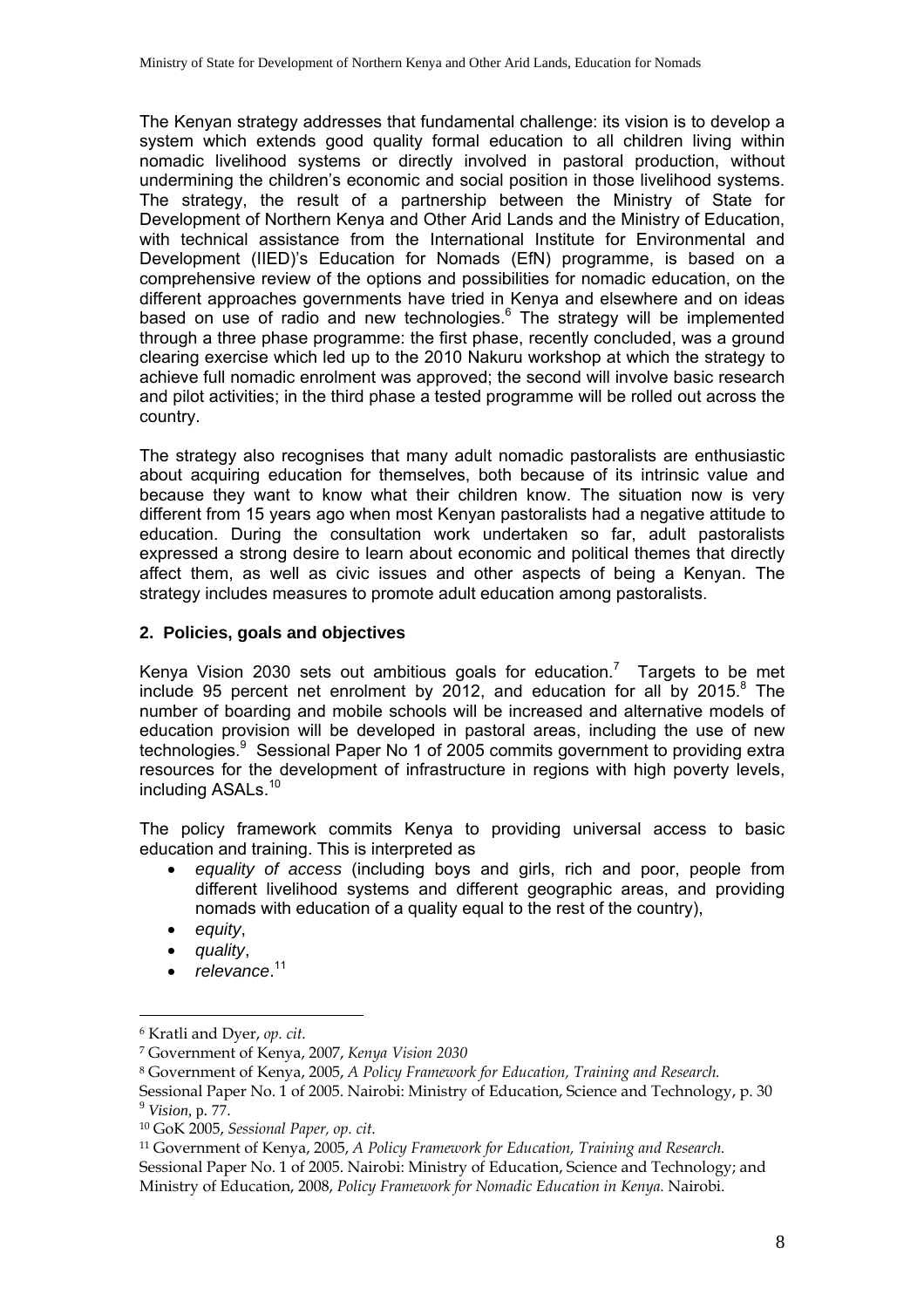The framework insists that the approved national curriculum should be consistent with nomadic patterns and lifestyles. It supports partnerships with other actors. It envisages the establishment of an effective institutional framework to oversee nomadic education and integrate it into the national education system.

These are not trivial objectives. The policy framework implementation plan estimates there to be 900,000 children out of school in parliamentary constituencies categorised as nomadic.12 Some 300,000 nomadic children are currently out of school in North East Province alone. In Kenyan law, every one of these children is entitled to free quality basic education.<sup>13</sup> The policy recognises the need to target nomad communities and the challenge that this poses: 'the needs of nomadic communities are generally complex and … those providing education face even more challenges' (1.1.3).

The main institutional innovation proposed is a National Commission on Nomadic Education in Kenya (NACONEK) whose purpose will be to formulate policies and guidelines, mobilise funds, create mechanisms to coordinate and evaluate the activities of agencies in the field of education, ensure that nomadic education reaches across district boundaries, establish linkages with other Ministries, establish standards and skills to be attained in nomadic schools, prepare statistics, and channel external funds to nomadic schools.14

Despite these good intentions, the policy recognises that nomadic pastoralists are falling behind in education. They face many barriers in getting into and completing basic education, and thus lag behind children from other parts of Kenya.<sup>15</sup> The policy framework highlights the fact that efforts by any government to expand formal education provision based on a model of what works in towns or sedentary farming communities is not enough to ensure that EFA reaches nomadic communities.<sup>16</sup>

Kenya has made excellent commitments to nomadic education. The policy framework is an optimistic and forward-looking agenda which sets out the main features and challenges of nomadic education. It calls for a new approach, able to go beyond forcing pastoralists 'to choose between herding and schooling'. The government recognises that many approaches have been tried, with limited success, and that new strategies are needed. Mobile schools are playing a useful role but have not been mainstreamed and do not meet the needs of the majority of herding households..

This agenda is encouraging because Education for Nomads' recent work on pastoral attitudes to education shows clearly that children and adults now fully understand the importance of education and are enthusiastic about learning.<sup>17</sup> There is little or no resistance among pastoralists to the idea of formal education. The main obstacle now is effective access to education, as pastoralists, in a system that remains anchored to the classroom model of teaching. This model is not serving the interests of children and adults involved in pastoral production. A new strategy is needed.

The Distance Learning (DL) strategy laid out here directly addresses the challenge laid out clearly in the government's nomadic education policy framework and the

 $\overline{a}$ 

<sup>12</sup> *Implementation Plan* 2.2.2.2 13 *Policy Framework* 1.3.2

<sup>14</sup> *Policy Framework pp 13, 14*

<sup>15</sup> *Policy Framework* 1.3.1

<sup>16</sup> *Policy Framework 2.3.12*. 17 IIED, 2010, *Results of future scenario planning with nomads in Kenya.* Forthcoming.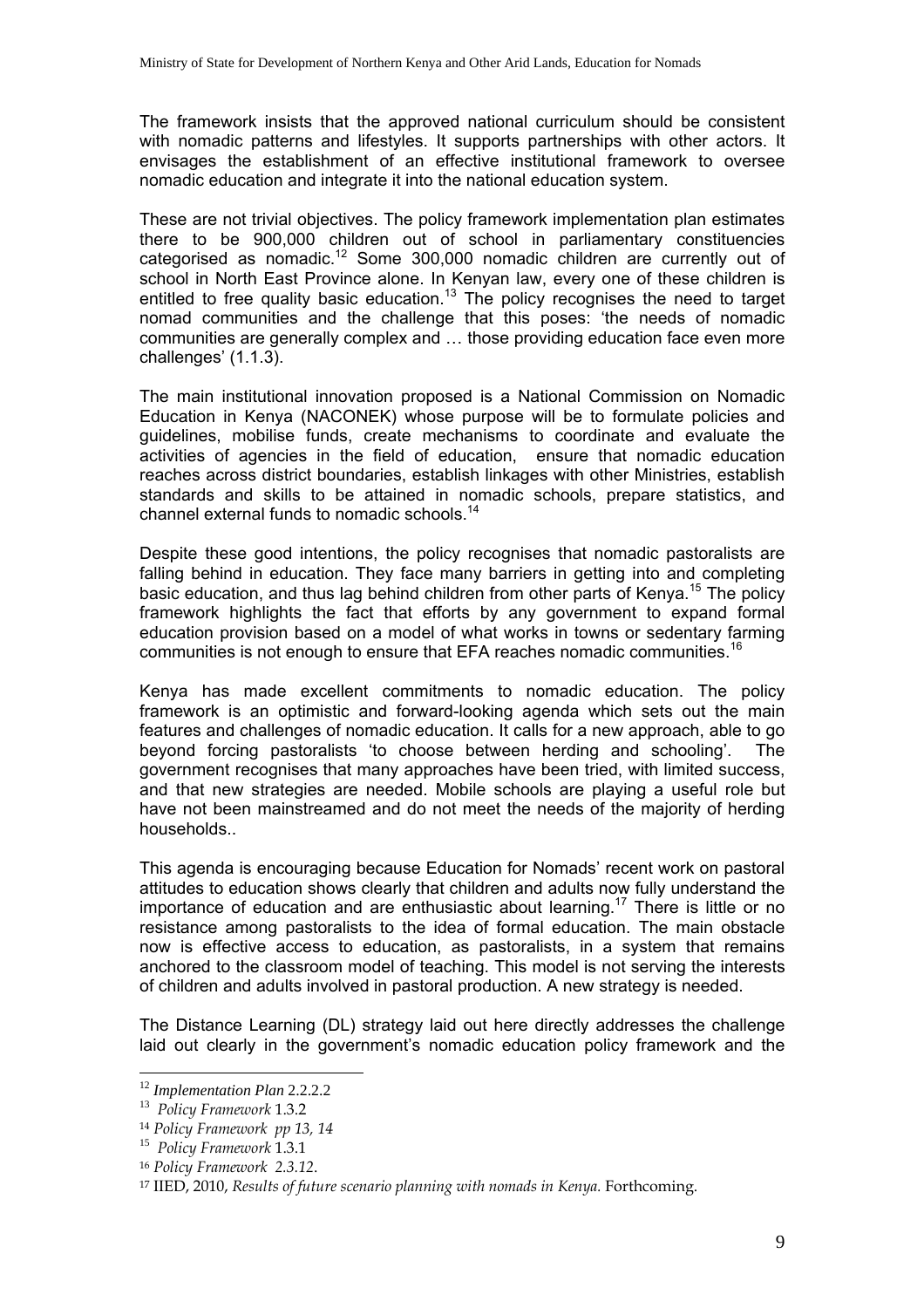difficulties encountered so far in delivering high quality education to nomadic children. It is an open learning framework designed to eliminate unnecessary barriers to learning.

### **3. Nomadic pastoralists and educational delivery**

Nomadic pastoralists are a majority or significant minority in all ASALs districts, and they occupy a large part of the national territory. Current ways of delivering education to such a significant, scattered, and mobile population are failing to reach pastoral producers, and the content of education when delivered is inadequate.

### *3.1 Nomadic pastoralists: numbers and distribution*

In Kenya there are eight main pastoralist language groups. The first language of around 2.5 million people belongs to one of these groups. Table 1 shows the number of people in each pastoral language group and their geographic area. Not all these people are nomads, but a substantial proportion are.

Different nomadic groups organise their livelihood in particular ways. Households group together to share herding tasks in the season when animals are watered or when labour demands are high for other reasons. At other seasons households may be divided, with the productive animals in a satellite camp some way from the main household. Different groups have different patterns of movement and dispersal, some (like the Gabbra *yaa*) determined by customary political organisation, others (like the Turkana *adekar*) more by ecology or security considerations. These movement and settlement patterns are a critical influence on how many children are present in a particular area at a particular time and would be available for learning.

Not enough is known about the numbers, distribution, residence patterns and movements of nomads in Kenya, but these things are critical to a well-targeted plan. It will be important within the new strategy to define more precisely the target group by further researching the size, structure and changes in composition of pastoral camps and their movements over the seasons (in good years and bad), and by getting an insight into the links between poverty and marginalisation on one side and education on the other.

Kenya is experimenting with different educational delivery systems to reach the children in these nomadic groups. These experiments are valuable assets and have a potentially important role in the proposed strategy, although they do not provide the full answer.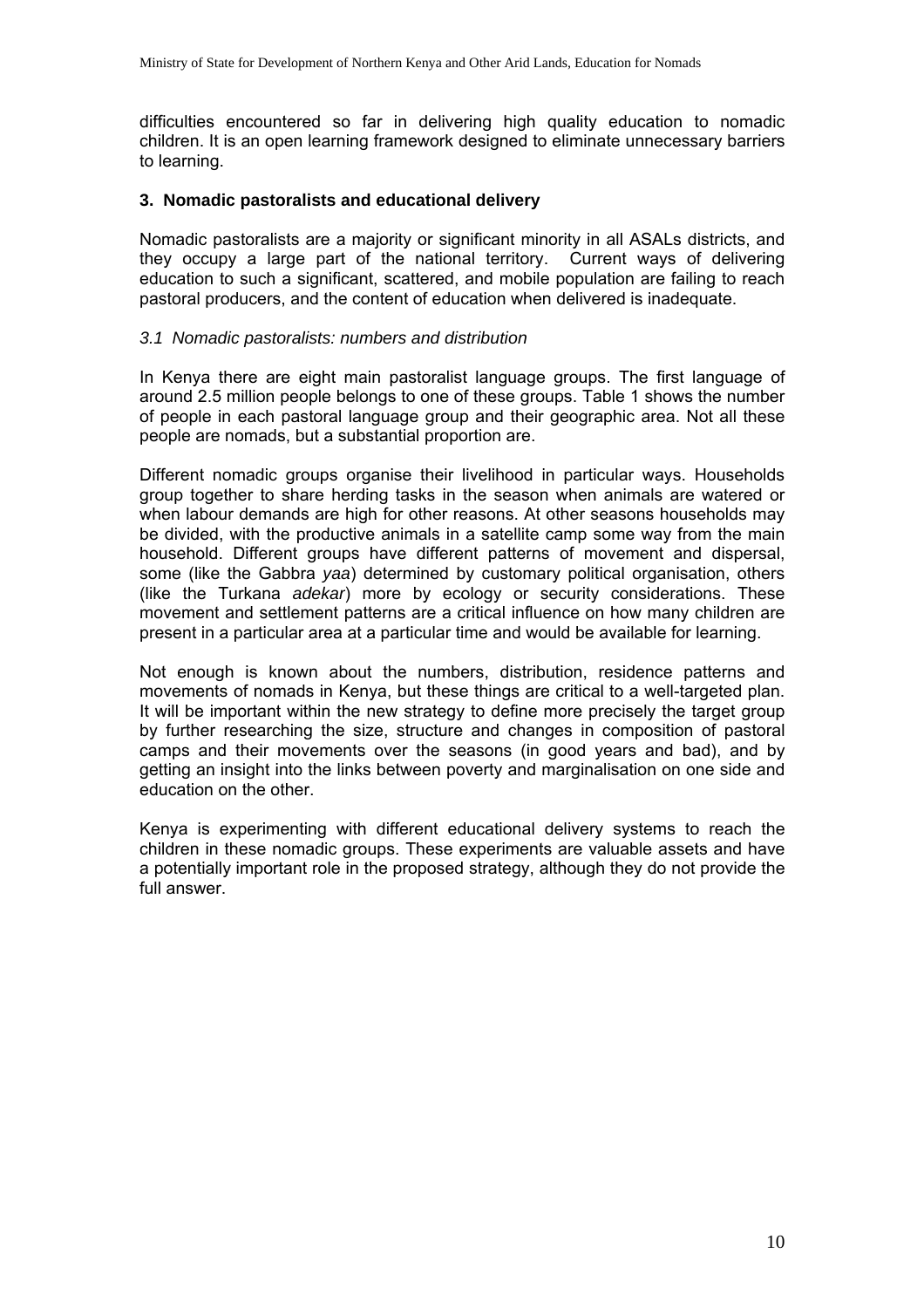| Language                    | <b>Distribution</b>                                                                                                                                 | Year<br>pop.      | <b>Estimated Population in</b><br>Kenya<br>Pop. | Est.<br>2010 |
|-----------------------------|-----------------------------------------------------------------------------------------------------------------------------------------------------|-------------------|-------------------------------------------------|--------------|
| Boran, Gabbra,<br>Orma      | Eastern Province, Marsabit, Isiolo and<br>Moyale districts                                                                                          | (1994)<br>176,000 | 139,000                                         |              |
| Daasanach<br>(Merille)      | Eastern Province, Marsabit District, Lake<br>Turkana northeast shore, Illeret area                                                                  | (1999)<br>9,000   | 8,000                                           |              |
| Maa                         | Rift Valley Province, Kajiado and Narok<br>districts.                                                                                               | (1994)<br>749,000 | 590,000                                         |              |
| Pökoot                      | Rift Valley Province, Baringo and West<br>Pokot districts                                                                                           | (1994)<br>335,000 | 264,000                                         |              |
| Rendille                    | Eastern Province, Marsabit District,<br>between Lake Turkana and Marsabit Mt                                                                        | (1994)<br>44,000  | 35,000                                          |              |
| Samburu                     | Samburu District, Lake Baringo south and<br>east shores; Rift Valley Province<br>(Chamus), Baringo District.                                        | (2006)<br>185,000 | 174,000                                         |              |
| Somali                      | Northeastern Province, Wajir area                                                                                                                   | (2000)<br>487,000 | 420,000                                         |              |
| Turkana<br>(Nga-karimojong) | Rift Valley Province, Turkana, Samburu,<br>Trans-Nzoia, Laikipia, Isiolo districts, west<br>and south of Lake Turkana; Turkwel and<br>Kerio rivers. | (2006)<br>479,000 | 451,000                                         |              |
| <b>TOTAL</b>                |                                                                                                                                                     | 2,500,000         |                                                 |              |

**Table 1. Distribution of pastoralists and pastoral languages**

Source: Original data from: Lewis M.P. (ed.) 2009. *Ethnologue: Languages of the World*, Sixteenth edition, SIL International, Dallas, Tex. Estimates for 2010 made for this document. Net population increase estimated at 1.5% per year.

### *3.2 Boarding schools*

Boarding schools are a good option for a small minority of nomadic children. Many active pastoralists who use school services for some of their children prefer boarding schools to day schools. The main reason is that boarding schools allow the herding household more independence from settlement life. Girls-only boarding schools have increased the average enrolment of girls in their catchment areas. On the other hand, like day schools, boarding schools still require the separation of children in education from the rest of the family and thus cannot serve children who work in the household. They are also not appropriate for children under the age of ten. Boarding schools are effective in socialising nomadic children away from their own communities. As evidenced from the community consultations to date, boarding schools will have a continuing role to play in a DL strategy for nomadic children.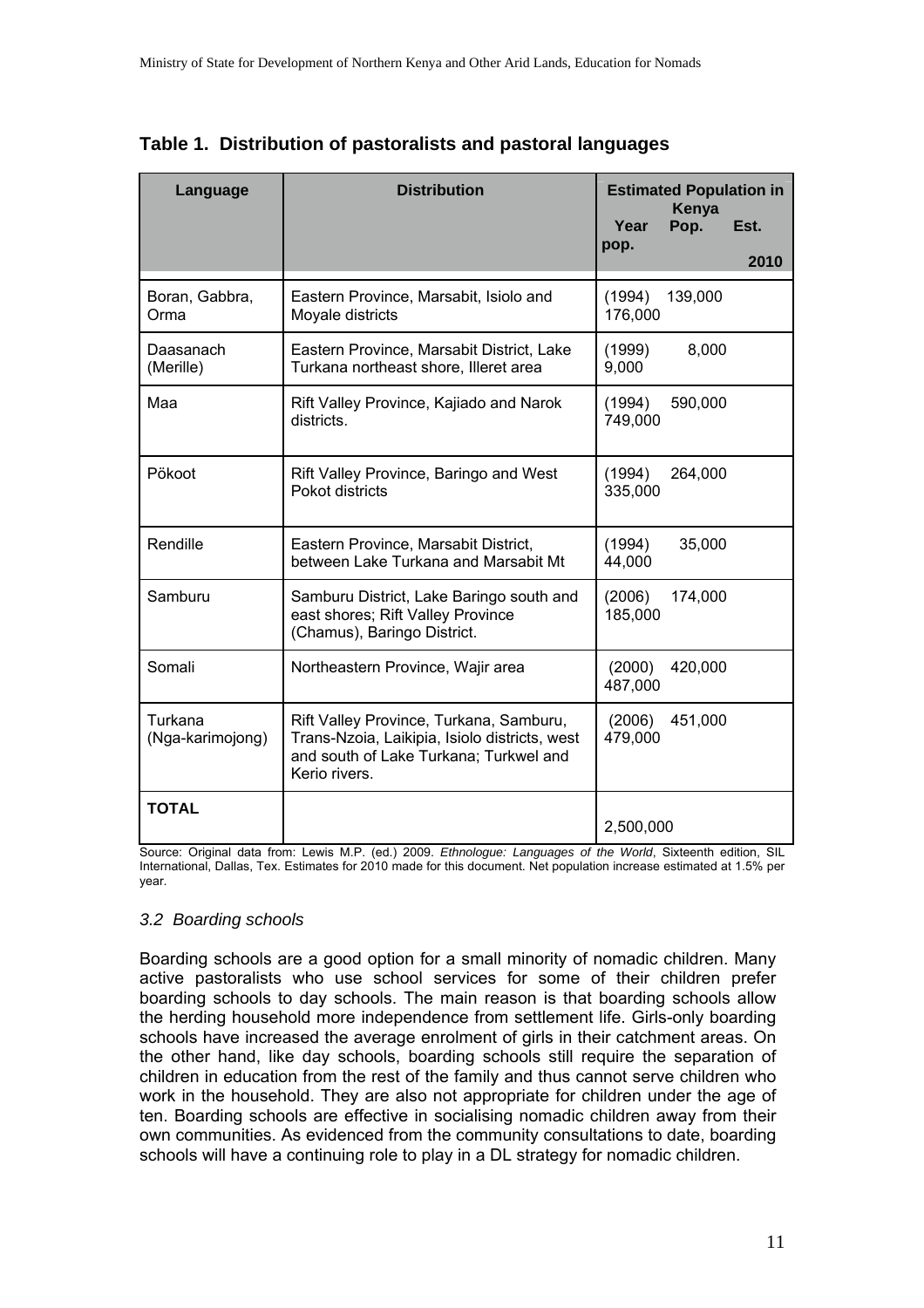### *3.3 Mobile schools*

There are now about ninety mobile schools, including around fifty funded by the World Bank Arid Land Resource Management Project (ALRMP) in six arid districts.<sup>18</sup> Teachers are attached to a nomadic family or group of families. By day, children too young even to herd small stock attend the school; at night the older children, who have spent the day herding sheep and goats, attend. After three years in the mobile school it is planned that children will enrol in conventional boarding schools.<sup>19</sup> Thirty teachers are paid by the World Bank, other costs by the Ministry of Education. The schools are supervised by district education boards. Often adults as well as children attend the school.

The advantage of this system is that children do not have to leave home, can continue their household work and there are no hidden costs. Per student they are expensive because of the small number of students. Mobile schools are difficult to staff, manage and monitor. Often unqualified teachers are faced with multi-grade teaching requirements and little support from teaching and learning materials. Moreover, households can scatter at any time, causing children to move in and out of the system with negative consequences for a classroom-model of teaching based on continuity of attendance. In practice, most mobile schools tend to fill a service gap in relation to semi-permanent settlements and do not reach the most mobile households. However mobile schools may have a role in a DL strategy for nomadic children.

### *3.4 Sedentary schools for mobile populations*

Alternative Basic Education for Turkana (ABET) has set up learning centres at semipermanent villages near important roads. In Samburu district, shepherd schools (*lchekuti)* are evening classes in conventional schools for village children who spend the day herding. Mainly girls attend.<sup>20</sup> In Marsabit the shepherd schools are evening classes in the mobile schools and are mainly targeted at the children who have spent the day out herding sheep and goats.

### *3.5 Content and focus of existing education programmes for nomads*

Schooling options which require a teacher in front of a class can only cater for a small proportion of the children in pastoral households, typically those not directly involved in production. But the real lack of success of conventional models of delivering education to pastoralists is only part of the problem. A larger and more complex problem is the nature of the education on offer itself.

For nomads principally involved in animal production in the drylands, formal schoolbased education has three serious consequences:<sup>21</sup>

The household has to be split in a way that makes school attendance easier but makes running a pastoral enterprise more difficult;

 $\overline{a}$ 

<sup>&</sup>lt;sup>18</sup> Wajir, Garissa, Movale, Ijara, Turkana and Samburu.

<sup>19</sup> Ministry of Education, 2008, *Report on the Policy Framework for Nomadic Education in Kenya.* Nairobi

<sup>20</sup> Ministry of Education, 2008, *Report on the Policy Framework for Nomadic Education in Kenya.* Nairobi

<sup>21</sup> Kratli and Dyer, 2009, op cit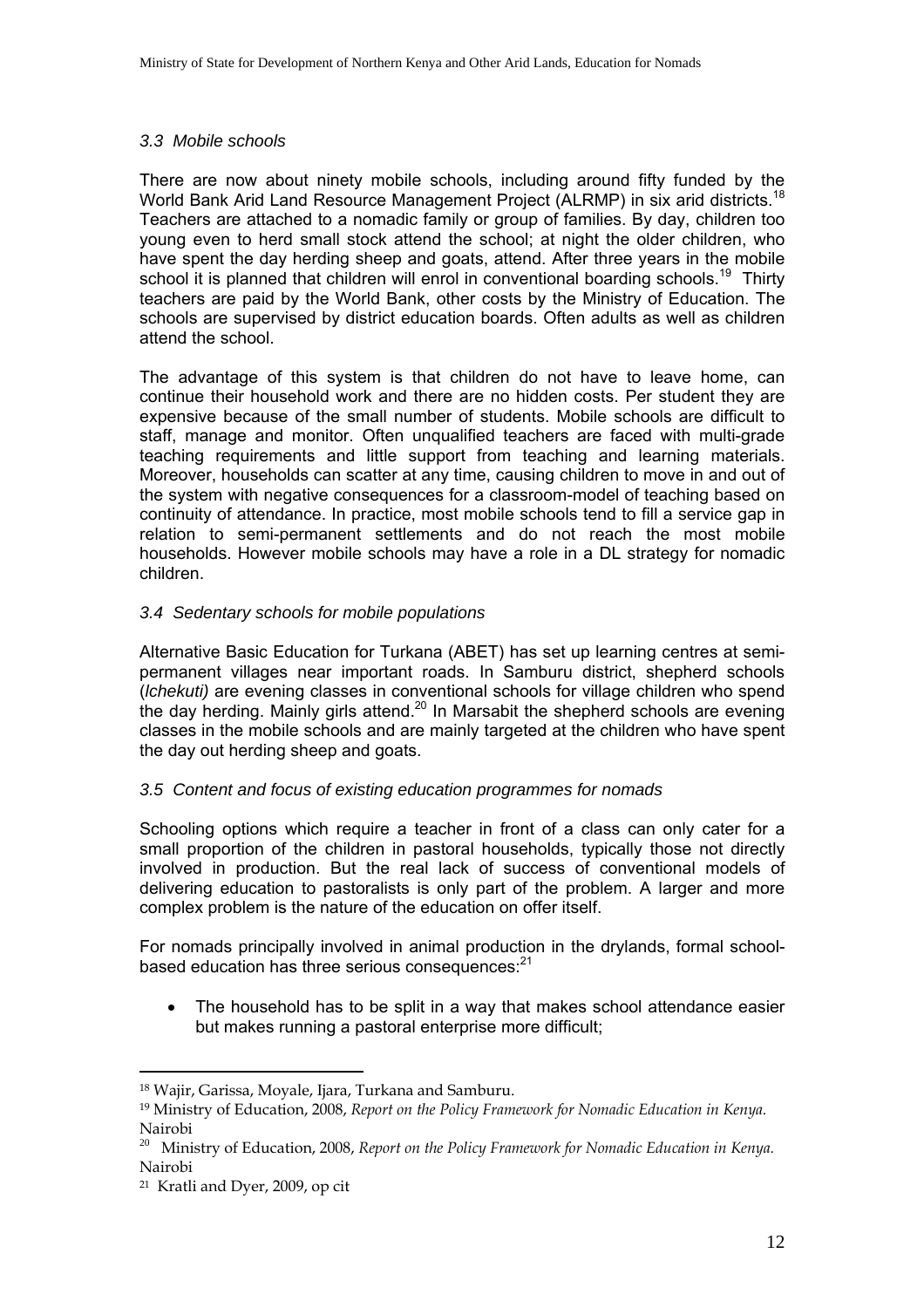- Herd management and livestock mobility patterns have to be modified in ways which have negative impact on their productivity and ultimately on the reliability of the production system;
- Some but not all the children in the family will be enrolled in school, creating at an early age a separation between the educated children whose best hope in life is outside the pastoral system (and who indeed often lack the skills necessary to be effective producers in a pastoral economy), and the other children whose skill is in animal production and have little experience of the world outside pastoralism.

There is thus a problem at the heart of efforts to carry formal education to pastoralists through the school model. This problem is compounded by material shortcomings in pastoral schools themselves: especially a shortage of qualified teachers from the pastoral communities, with the necessary background understanding of local language and pastoral livelihoods, as well as a lack of appropriate teaching and learning materials. There is little monitoring or evaluation. Ultimately, education programmes using variations of the classroom model of teaching drift towards targeting those children who are or can be disengaged from pastoralism and could in principle go to ordinary schools.

# **4. Distance learning**

A Distance Learning (DL) approach provides ways to by-pass the problems discussed in the previous chapter. In distance learning systems a significant proportion of the teaching is conducted without face-to-face contact, through a technology medium (for a long time books, now also radio). By operating outside the classroom model, DL can be more flexible and better able to adapt to changing circumstances, while maintaining standards as high as those in a conventional school system. A DL strategy uses a wider range of delivery mechanisms than in the past, bringing together boarding and mobile schools as well as radio instruction. At the same time the content can be better adapted to the significant differences in livelihood between urban and settled farming areas on the one hand, and the arid and semi arid pastoral areas on the other.

### *4.1 Use of radio for distance learning by nomads*

A distance learning system designed for nomadic education in Kenya would integrate innovative uses of radio with the relevant parts of the existing school system and a new distance learning system within a new framework put in place by the Ministry of Education and the Ministry of Northern Kenya jointly through the proposed new National Commission for Nomadic Education in Kenya (NACONEK).

Such a framework at present disposes of four potential categories of radio asset for an education programme. These are discussed in greater detail in the Annexe:

- the *Kenya Broadcasting Corporation (KBC)* system of national broadcasting with near-universal coverage throughout Kenya; KBC has substantial experience in distance education by radio with an Interactive Radio Instruction approach (IRI) requiring a teacher in front of a class (as opposed to addressing students individually and without the necessity of a teacher);
- *community radio*, with uneven but widespread coverage depending on existence of transmitters, their power, and local topography; the local nature of these radio stations will allow for easy access by students and make it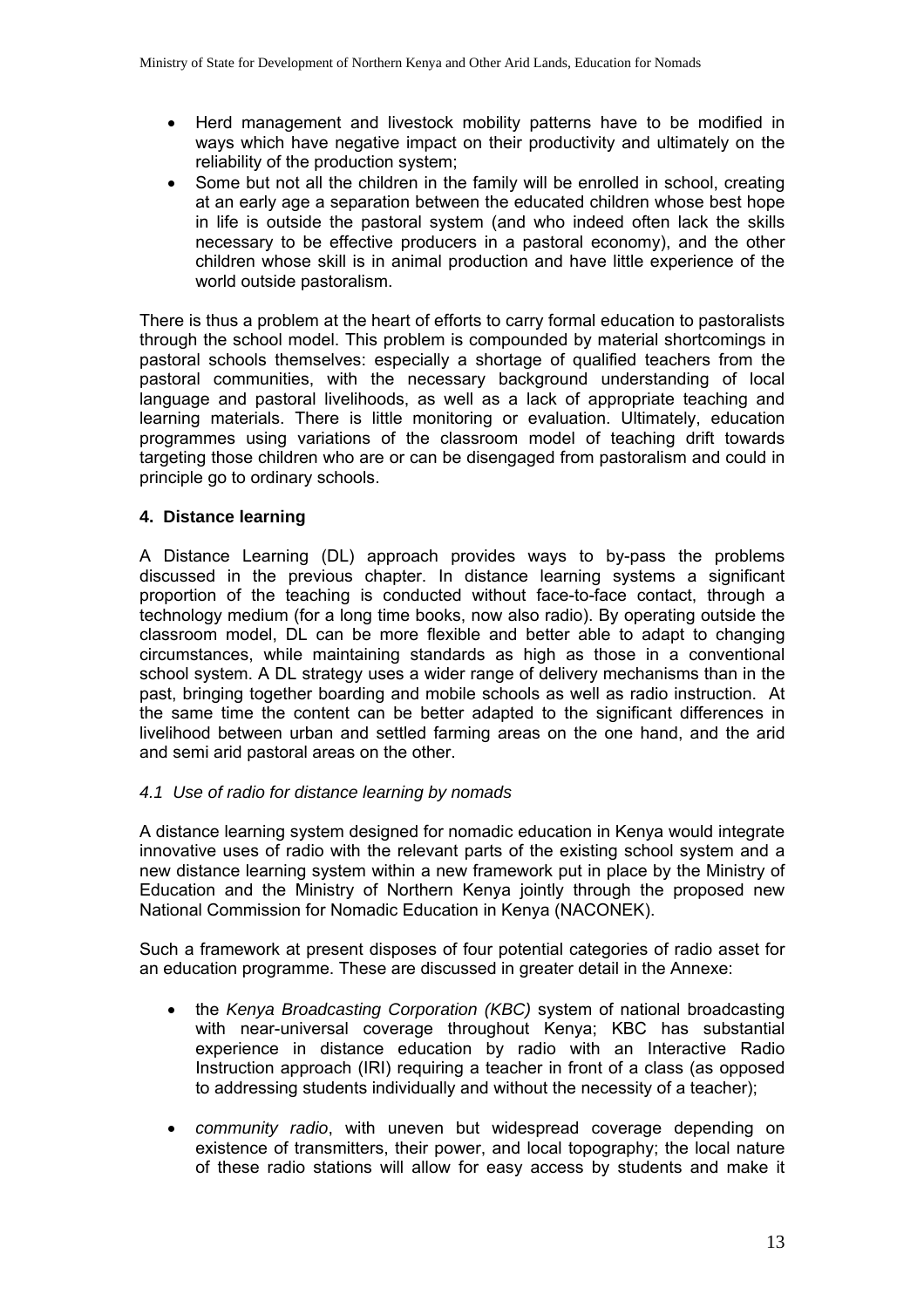relatively easy for the DL team to visit students in order to record materials for community broadcasts;

- the *Afristar satellite*; its main advantages are independence from infrastructure; uniformly high quality of signal in any location across huge areas; and particularly the possibility of reaching people irrespective of their location, would be advantages. It would be expensive, but costs are falling;
- the *cell phone* network may have a role to play in enabling teachers to keep in touch with their programme base; and by hosting FM repeaters on its masts.

### *4.2 Comparative advantage of different delivery technologies*

A preliminary comparison (in annex 1) of the three most viable options suggests that community radio leads on almost all criteria. There are cases where KBC would be helpful. Afristar may become a viable option in the future when prices drop.

#### *4.3 Receivers*

Hitherto DL experience with children in Kenya has generally used a classroom model of teaching, with group listening and a teacher operating the audio device (radio, CD player, or tape recorder). Providing a sustainable educational service to nomadic children will require the capacity to reach students one by one and independently from one another, rather than necessarily as a class with a teacher.

Students should have direct access to the audio units of the DL programme (using them in combination with printed materials and tutoring from visiting teachers). The main target group will be children and adults in non-literate households. They will use the DL programme in an extreme environment, with high operating temperature and dust. They will need to access the right frequency, listen to the full range of DL broadcasting and play back at will the individual audio units of the core subjectmodules. It is likely that the DL programme will require low-cost devices with a playback function, easy to use and to power, and capable of storing and retrieving audio units.

A comparison of standard radios devices (off the shelf), tailor-made devices, and non-networked devices (such as CD players and tape recorders) is made in annex 1, table 4. In the present state of knowledge a tailor-made device can best meet all the requirements. But this situation is changing rapidly and needs to be monitored.

#### *4.4 Cell phones*

The DL programme could be greatly strengthened by a reliable communication system, of the sort cell-phone networks can provide. In a DL system for nomads, communication between the field components of the programme as well as with the M&E and coordination and management staff will be essential. Visiting teachers will need to maintain regular communication with the radio station and with the supervising body, as well as whenever possible with individual students.

At present cell phone network coverage is uneven, especially in the north, but improving. As network coverage and cell-phone usage expand in the north, cellphones could play a more direct role in education provision.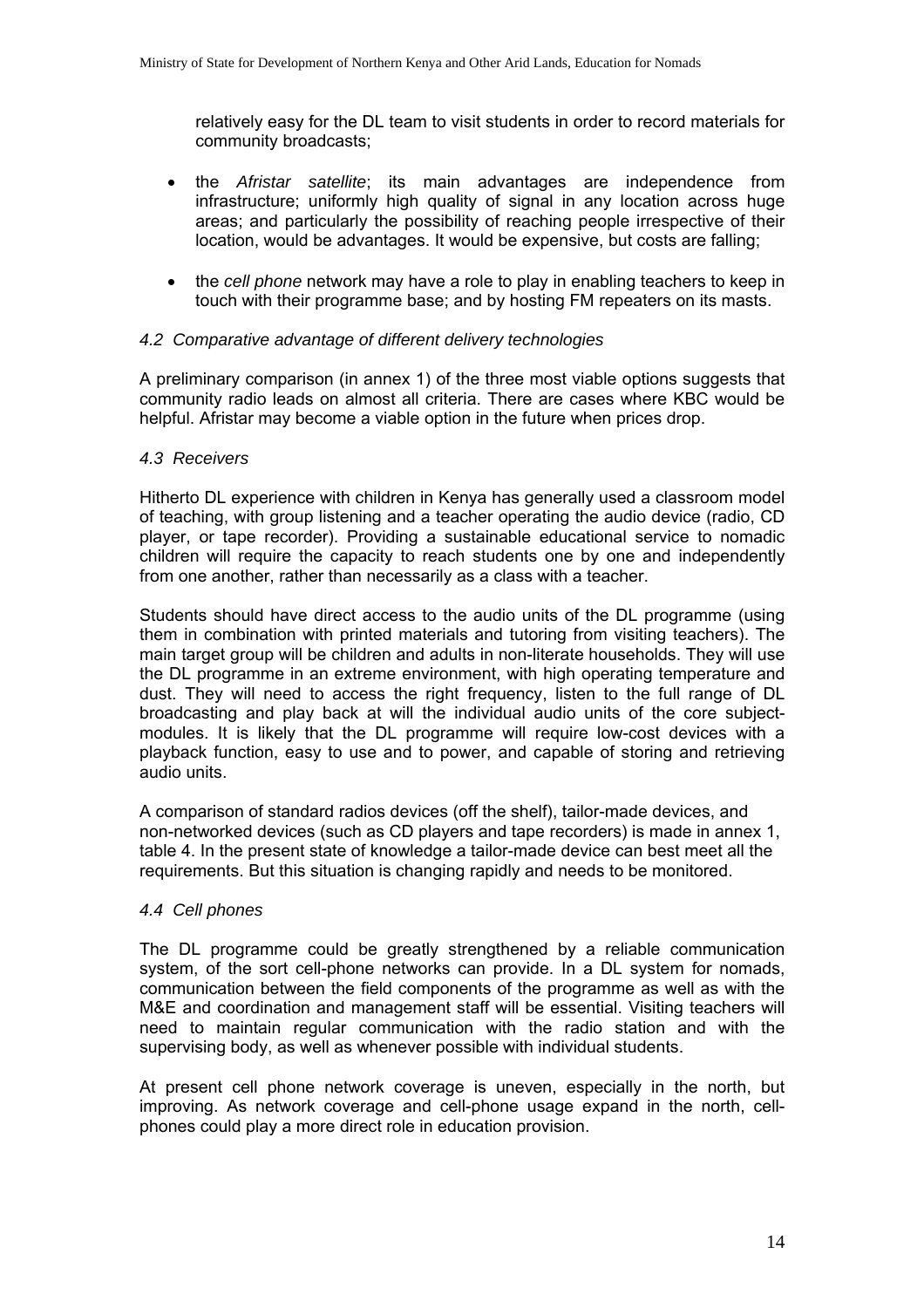Linkage to cell phone networks could have other benefits. For example, the programme will investigate with cell network providers the possibility of putting repeaters for DL signal frequencies on their masts.

#### **5. Strategy overview**

A DL programme can be constructed in several ways. The following set of proposals are the system recommended on the basis of EfN research so far, but there are others which need to be explored.

*5.1 Main actors* 

Key actors in a DL system for pastoral education will have different needs and requirements. The programme should plan for three main sets of actors.

*(i) Students: families (children and adults) unable to use the present school system* 

Nomadic families are widely scattered in remote regions, mobile, and dynamic, their size and composition changing according to season, security and environmental conditions. These are populations with diverse production strategies and livelihood conditions; to reach them all with education presents challenges of various natures and degrees. Students, whether children or adults, should be addressed within family learning groups since the family structure critically supports or undermines incentives for learning.

Students in this group are likely to be:

- of all ages (although the programme will initially focus particularly on primary school age children); the age of students will influence learning patterns, which must be supported appropriately;
- engaged in production (it is likely that the students will be occupied with crucial work commitments in the family pastoral business, and will be therefore only partially free for any form of learning);
- unpredictably mobile (mobility will have different degrees of intensity and predictability: the strategy assumes mobility will be frequent and unpredictable);
- scattered over a huge remote regions (the strategy assumes that communities are not consistently large enough to provide a core number of children to work as a class);
- living in dynamic social aggregates (the strategy assumes that it cannot rely on a stable group to work as a class);
- living in remote and harsh rural conditions (it is likely that students have poor shelter from the vagaries of the weather, plenty of dust, no power, no light at night, only occasional mobile network coverage; only occasional access to markets and to medical services);
- illiterate and living within a largely illiterate community (the strategy assumes that no one within the community can read and write);
- individuals or families; where possible, for example where two or three households habitually camp together, a small group may be formed, composed of adults and children, to support its members' learning.

The main target group of this programme is the hardest-to-reach children currently out of school. At this stage the strategy is concerned mainly with nomadic children in their family, since they are the ones requiring the most radical new types of intervention, but other hard-to-reach children, as well as adult pastoralists, will also be targeted as the programme develops. The programme will define more precisely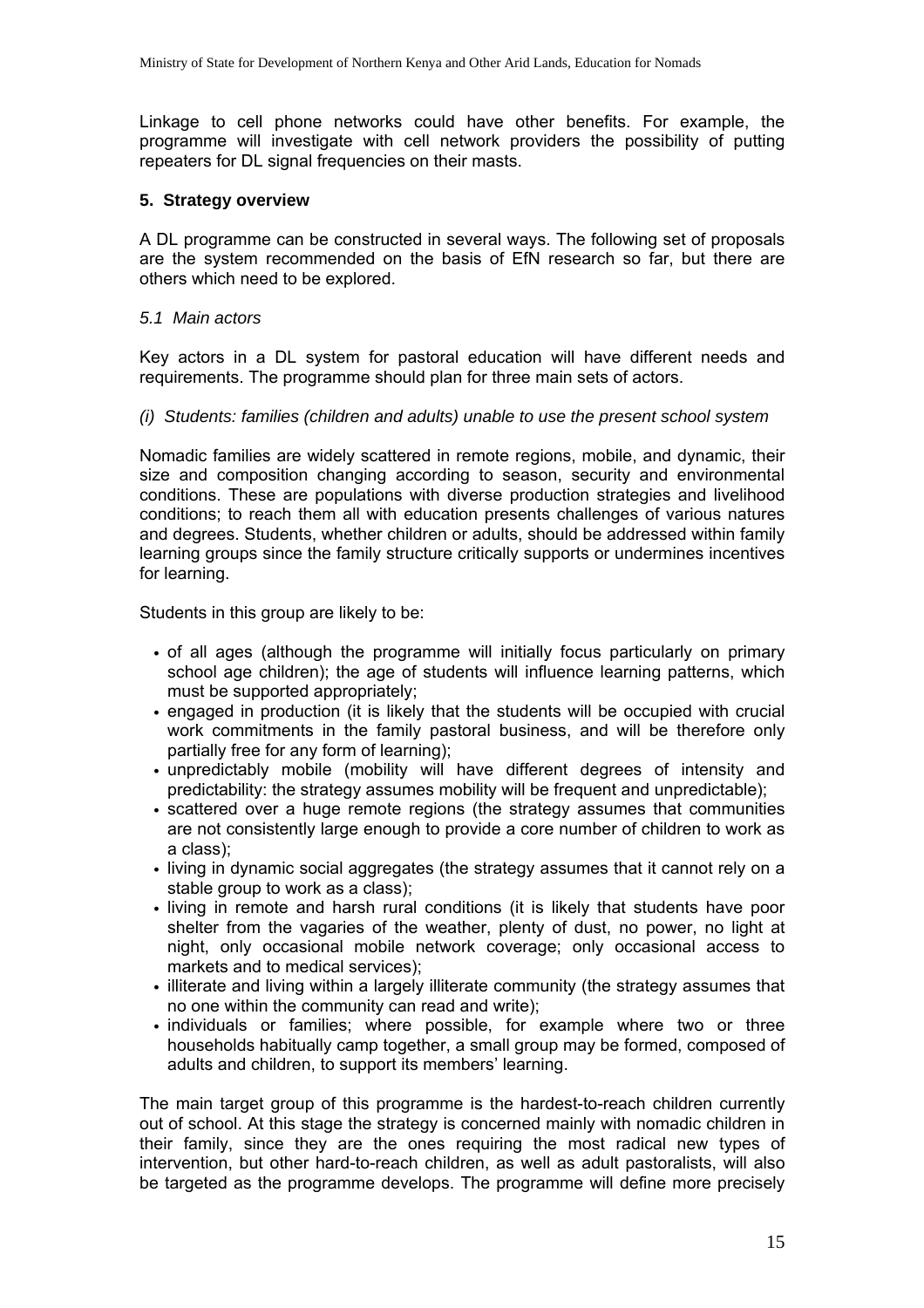its target group by further researching the size, structure and changes in composition of pastoral camps and their movements over the seasons (in good years and bad), and by getting an insight into the nature of pastoral poverty and marginalisation.

#### *(ii) Mobile teachers*

In a DL programme teachers range from classroom 'lecturers' to individual/smallgroup tutors. Whenever possible and cost-effective, these teachers will live with the community, like one of today's mobile teachers. However, the experience of mobile schools is that this is often very difficult to sustain. A better strategy may be to distribute teachers as in a cell system, with responsibility for all students moving through that cell (see section 5.7).

These tutors will need to be connected to the DL programme and their own group of students. They will need to access information, highlight challenges and receive feedback and support from the programme. They will need to locate their students and inform them before a visit. They will need occasionally to communicate with the students whilst they are far away at the boundaries of the cell.

#### *(iii) DL team at the community radio station*

These are the people operating the DL radio station (probably on the model of community radios and, whenever possible, as a DL unit attached to an existing community radio). These people will manage the broadcasting of DL units, prerecorded at the district or Nairobi level, covering an adapted (but not diminished) version of the national curriculum. They will also design and produce side broadcasts to enhance local ownership and keep the DL programme alive and motivating. These side broadcasts will include relevant news and discussions. District Education Officers will be involved in these activities. Occasional guests, participants in the DL programme, and other members of the pastoral communities will be invited to the station. In order to allow community participation and ownership, the location of the radio station will need to be accessible by both teachers and students, probably in most cases at the district centre.

This strategy assumes that the DL team at the radio station will:

- have reliable access to a mobile phone;
- have access to a computer connected to the internet although most likely with a slow and discontinuous connection;
- have the possibility to broadcast information to the students and teachers of the DL programme, including a dedicated time slot;
- will link up with the DEO's office and be coordinated with district plans.

### *5.2 Community consultation*

The target communities for each population to be reached with the radio programme will be consulted, using the scenario planning methodology, about the way they see education, what they expect and prioritise. The results will guide the way programmes are constructed. These exercises will also generate baseline data for monitoring and evaluation carried out later in the programme.

#### *5.3 Enrolment and getting students started*

At enrolment, children and grown ups are invited to attend an intensive recruitment and induction course. These courses (probably a maximum of one week) will be held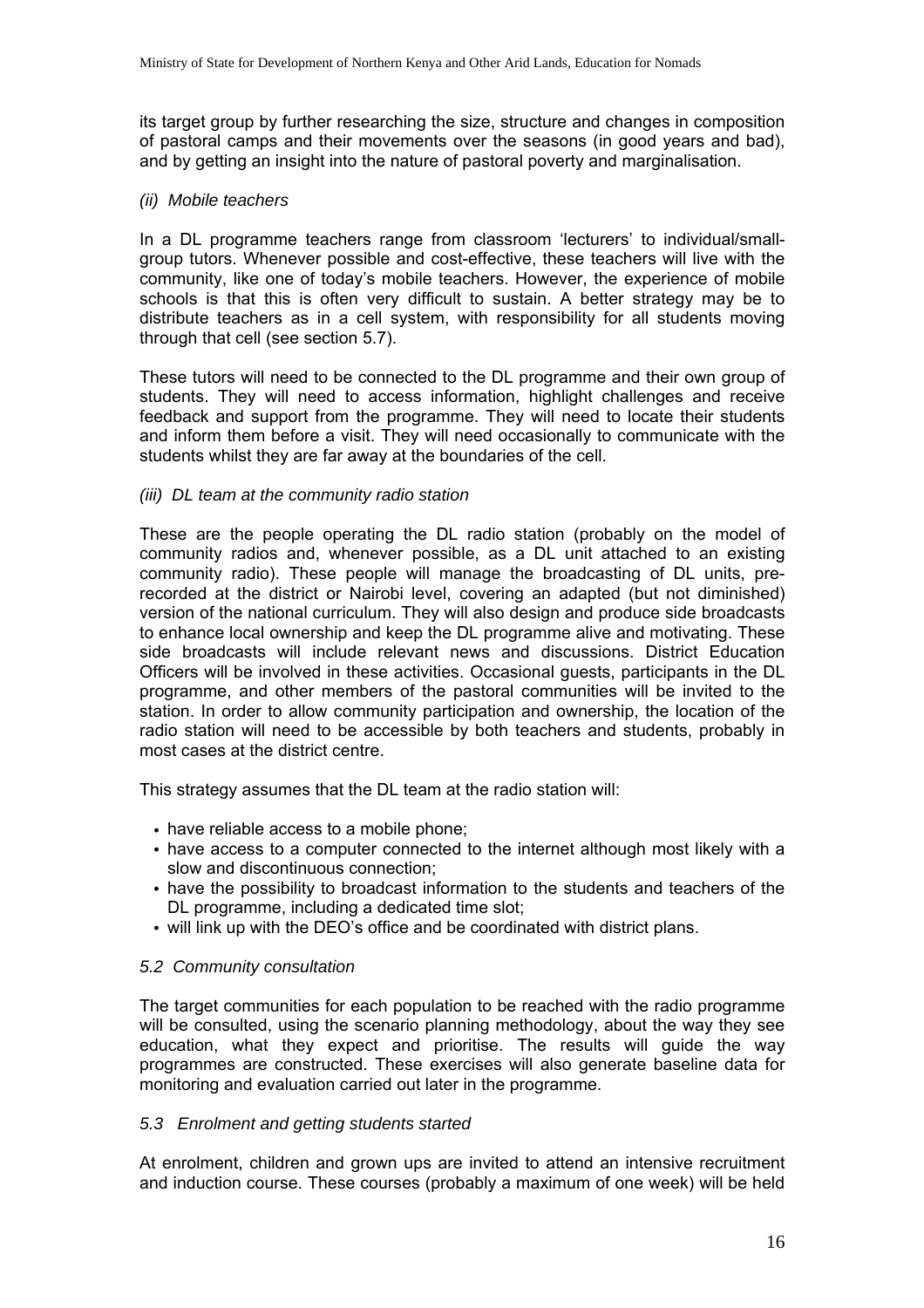in a boarding school or at a town centre or market centre with boarding facilities, or even at large gatherings directly in the bush. During this time, students meet their DL tutors as families and are introduced to the programme: they learn how to use the receiving/playback device, how to communicate with the tutors, how to use the progressive testing system and the periodical exams. The timing of induction courses will be decided in the light of seasonal demands for children's pastoral work-load. Each student is given a receiving/playback device loaded with the first memory card.

#### *5.4 Initial broadcasts*

The broadcast cycle will start with a preliminary course. This will provide essential information and some basic functional literacy and numeracy for adults and children in the local language, designed to enable students access and use the main DL programme. Each audio unit will be accompanied by one page of printed material. This course is meant to generate interest in the DL programme and introduce to its use even those (children and adults) who have yet not managed to enrol. Every effort will be made in order to involve the entire household in the learning process, and not just isolated individuals.

In order to maximise access, especially at the start of the programme, the induction course should be made available several time a year in good years.

After the first four weeks of the preliminary course, the DL programme will start to broadcast subject-modules (sets of audio units designed to teach the subject-content of the formal curriculum) in the local language.

As students can learn in their own space and their own time (thus by-passing one of the main constraints of classroom settings), most modules can be designed for delivery as stand-alone.

Part of the available airtime will be used for extra-curricular, day-by-day locally produced DL side-programmes including relevant information, debates and interviews, and 'edutainment' content (educational entertainment). This 'community broadcasting' is intended to make the DL programme alive, to capture interest and foster motivation, participation and ownership.

#### *5.5 Broadcasting schedule*

The broadcast units should be aired more than once in order to give as many people as possible a chance to listen to them. Each unit should be repeated three times a day: morning, afternoon, and evening. Students' daily listening time is limited. The preliminary course should be aired on a dedicated frequency, three times a day, nonstop all year round.

#### *5.6 Language*

Following the present practice, subject-modules will be in the local language for the first two-three years of the curriculum. The programme will research the developmental status of pastoral languages and whether further development is needed.

The structure of the DL programme will allow the programme to offer, from Standard 2, a module of spoken English designed for non-literate students.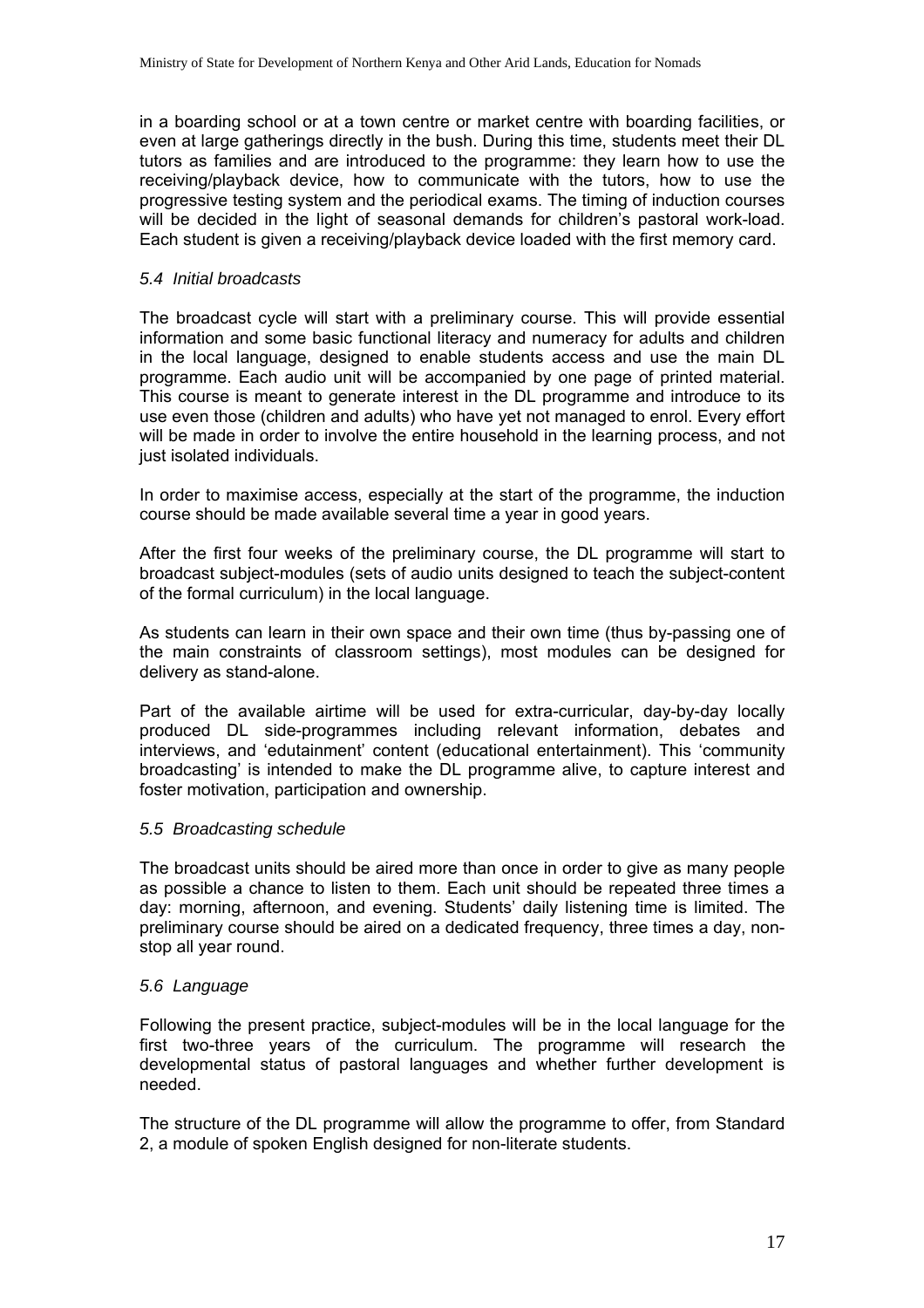### *5.7 Supervision*

A DL programme has to provide academic support, supervision and tutorial activities, designed to provide face-to-face contact, supervision and support for both children and adults. One way to do this is through a cell system of supervision. Each area where students are present for part of the year will be divided into cells: mobile households will come under the supervision of the tutor of whatever cell they happen to be in, and change tutor when they move to a new cell.

Such a strategy assumes the tutors/teachers will:

- live in villages or trading centres, within a distance of 10-30 km from their students, with responsibility for all students residing in or moving through the designated cell:
- visit their students or be visited by them for intensive face-to-face contact work. The intensity of visits – from once a week or more often to once every three months - will depend on the season, the momentary location of the student's household within the cell and the size of the cells.
- have access to a mobile phone, although not necessarily own one.

# *5.8 Quality control*

In collaboration with existing Ministry of Education efforts at quality control, the programme will design a system of district/provincial supervision, support and quality control. The creation of a special cadre of travelling education inspectors will be experimented.

# **6. Programme operation and management**

### *6.1 Institutional reform*

### *(i) NACONEK*

 $\overline{a}$ 

The creation of a National Commission on Nomadic Education in Kenya (NACONEK) has been recommended. Its purpose would be to formulate policies and guidelines, to innovate in education methods, to identify investment opportunities, and to address factors which impede nomadic education. It would also mobilise funds, create mechanisms to coordinate and evaluate the activities of agencies in the field of education, ensure that nomadic education reaches across district boundaries, establish linkages with other Ministries, establish standards and skills to be attained in nomadic schools, prepare statistics, channel external funds to nomadic schools, and advocate for nomadic education.<sup>22</sup> NACONEK would provide continuity, advocacy and networking on behalf of nomadic education.

### *(ii) Programme management*

The DL programme will be managed through the Ministry of Northern Kenya and Other Arid Lands in liaison with the Ministry of Education and the Kenya Institute of Education during the experimental phase while its main activity is research and pilots (the 'thin slices'). During this period the Kenya Institute of Education should set up a unit on nomadic education which, in addition to providing a strong research department able to capture learning from the process as it unfolds, should share

<sup>22</sup> Ministry of Education, 2008a, *Policy Framework op cit pp 13, 14*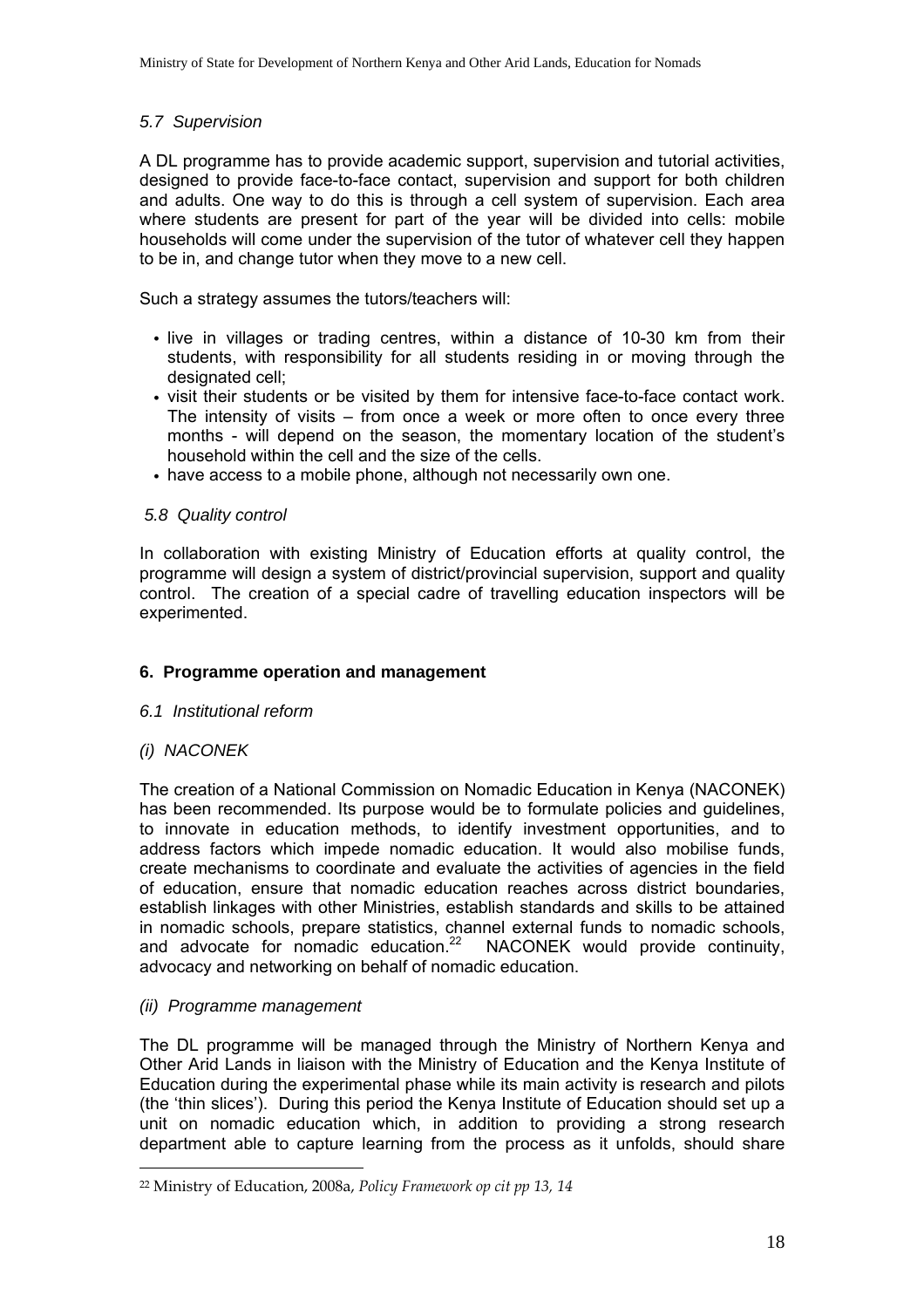project management with the Ministry of Northern Kenya. Precise operational details should be worked out early in the experimental phase. At the end of this phase, when research tasks have been completed, management responsibility will be wholly transferred to the Ministry of Education.

The complexity and logistic difficulties of a radio DL programme for pastoralists makes strong, high quality management essential.

### *6.2 Accessing the programme*

Anybody should be able to access the DL programme irrespective of their other occupations. In order to enable maximum access and continuity, it should be possible for anybody interested in the DL programme to play back at will any unit of the programme, and start any subject-module at any time of the year, independently from the schedule of broadcasting.

#### *6.3 Radio education and other delivery systems*

As the community consultations have suggested, the DL strategy will need continuing networks of boarding and mobile schools in the ASALs to perform important tasks. Small high quality national schools with boarding facilities (rather than a single low cost boarding school per district) could absorb highly performing pastoral students who want to continue up to university. These facilities could also offer a logistic basis for intensive periods of training for both students and teachers operating outside the traditional school system, from induction courses to professional development courses and experience-sharing workshops.

Although designed principally to work with individuals without classes or teachers, the DL programme will also almost certainly prove of value to teachers and students in both boarding and mobile schools. A simple loud speaker device would allow teachers to use the broadcast as additional learning and teaching material. Children could also listen to the DL broadcast on their own outside school hours, as an additional source of learning and for revision.

There are already many non-governmental organisations, religious missions and others involved, generally on a small scale, in education provision at local level. The programme needs to negotiate a partnership with such organisations through the Ministry for Northern Kenya and the Ministry of Education.

### *6.4 Tracking student progress*

Procedures will be developed to keep records of student progress in order to enable students to transfer back and forth between the DL programme and the conventional school system.

The DL programme will develop a system of 'point-based courses', including equivalence with conventional schools. Each module would be, as far as possible, stand-alone and individually assessed as part of a continuous assessment system similar to that used in conventional schools, probably carried out by a visiting tutor. By being positively assessed on a module by their cell teachers, students would be able to accumulate points that will give them access to an equivalent grade in a conventional school.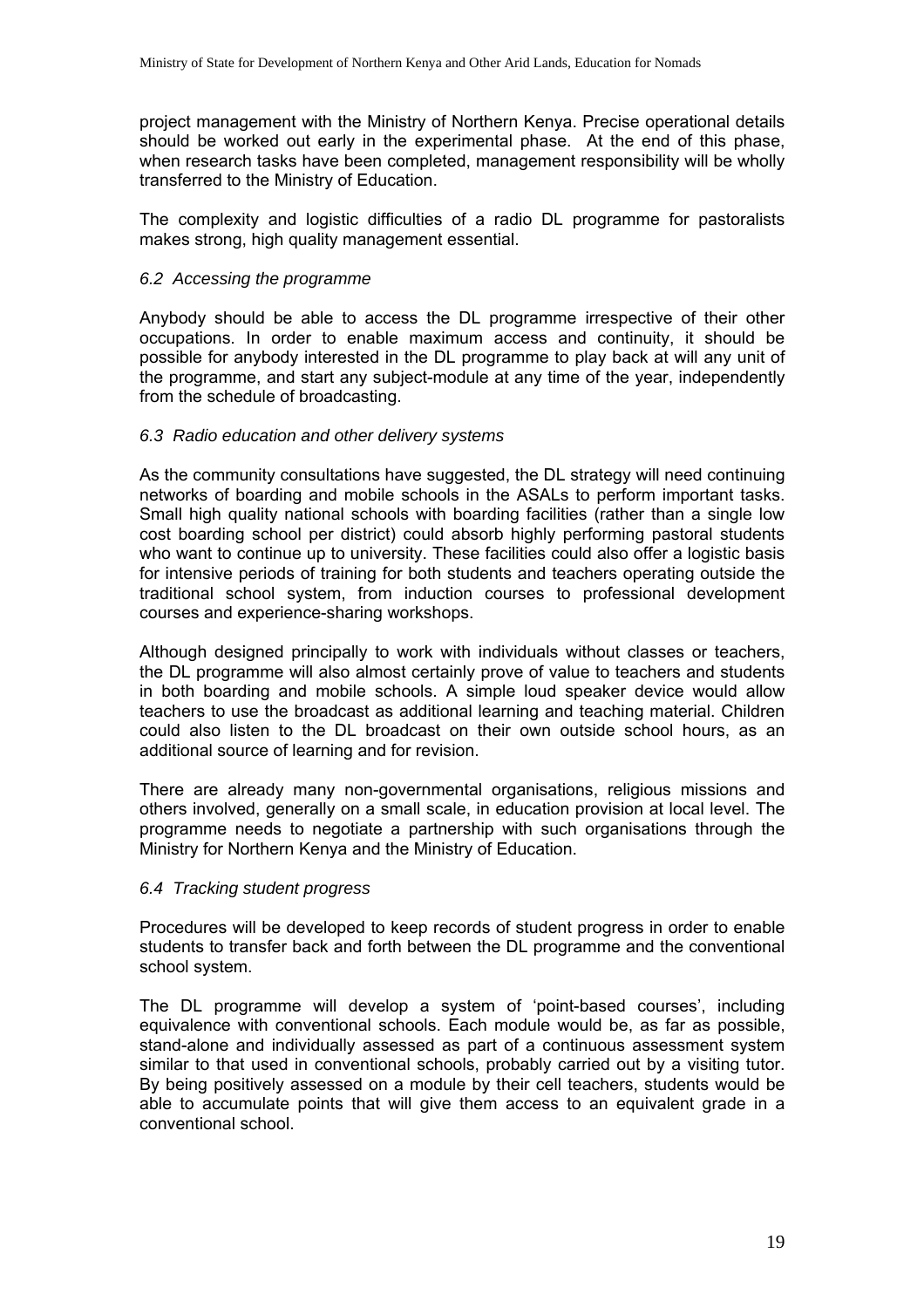A points system would help counteract high drop out rates in boarding schools. It would allow students to complete modules and 'bank' points for classes completed, so they can use the points when they return to school later on.

#### *6.5 Cross-border learning*

Where the same local language is spoken on both sides of an international border there may be economies of scale to be captured by operating trans-nationally. Table 2 shows in simplified form the main places where this occurs on Kenya's borders. Work on nomadic education has started in neighbouring areas of Sudan and within the next two years is expected to make substantial progress in Ethiopia, Somalia, Tanzania and Uganda (through a new ABEK programme). Kenya should be aware of these developments and alert to the potential utility of cross-border coordination

#### *6.6 Teachers*

 $\overline{a}$ 

The Teacher Service Commission (TSC) will be responsible for recruiting and employing all teachers in the DL programme.<sup>23</sup> Although the DL system will operate at a distance and promote learning outside a classroom environment, the system will aim to maximise opportunities for face-to-face contact and two-way communication with teachers. Good teachers will be central to the success of a DL strategy. As nomadic education becomes effective and there are more graduates, many of the best teachers will be graduates from the nomadic education system itself.

| Language                    | <b>Country</b>      | <b>Estimated</b><br>country<br>population<br>population<br>2010 est. | Kenya<br>2010 est. | <b>Estimated regional</b><br>population<br>2010 est. |
|-----------------------------|---------------------|----------------------------------------------------------------------|--------------------|------------------------------------------------------|
| Oromo/Boran                 | Ethiopia            | 10,152,000                                                           | 176,000            | 10,328,000                                           |
| Daasanach                   | Ethiopia            | 38,000                                                               | 9,000              | 47,000                                               |
| Maa                         | Tanzania            | 577,000                                                              | 747,000            | 1,324,000                                            |
| Pökoot                      | Uganda              | 89,000                                                               | 335,000            | 424,000                                              |
| Somali                      | Ethiopia<br>Somalia | 3,248,000<br>9,280,000                                               | 487,000            | ,<br>13,015,000                                      |
| Turkana &<br>Nga-Karamojong | Ethiopia<br>Uganda  | 27,000<br>212,000                                                    | 479,000            | 718,000                                              |
| <b>TOTAL</b>                | Total               | 23,712,000                                                           | 2,233,000          | 25,900,000                                           |

# **Table 2. Cross border languages <sup>24</sup>**

<sup>&</sup>lt;sup>23</sup> For the moment teachers in mobile schools are outside this system. They eventually need to be brought within it.

 $24$  Excludes Rendille and Samburu who are found only within Kenya.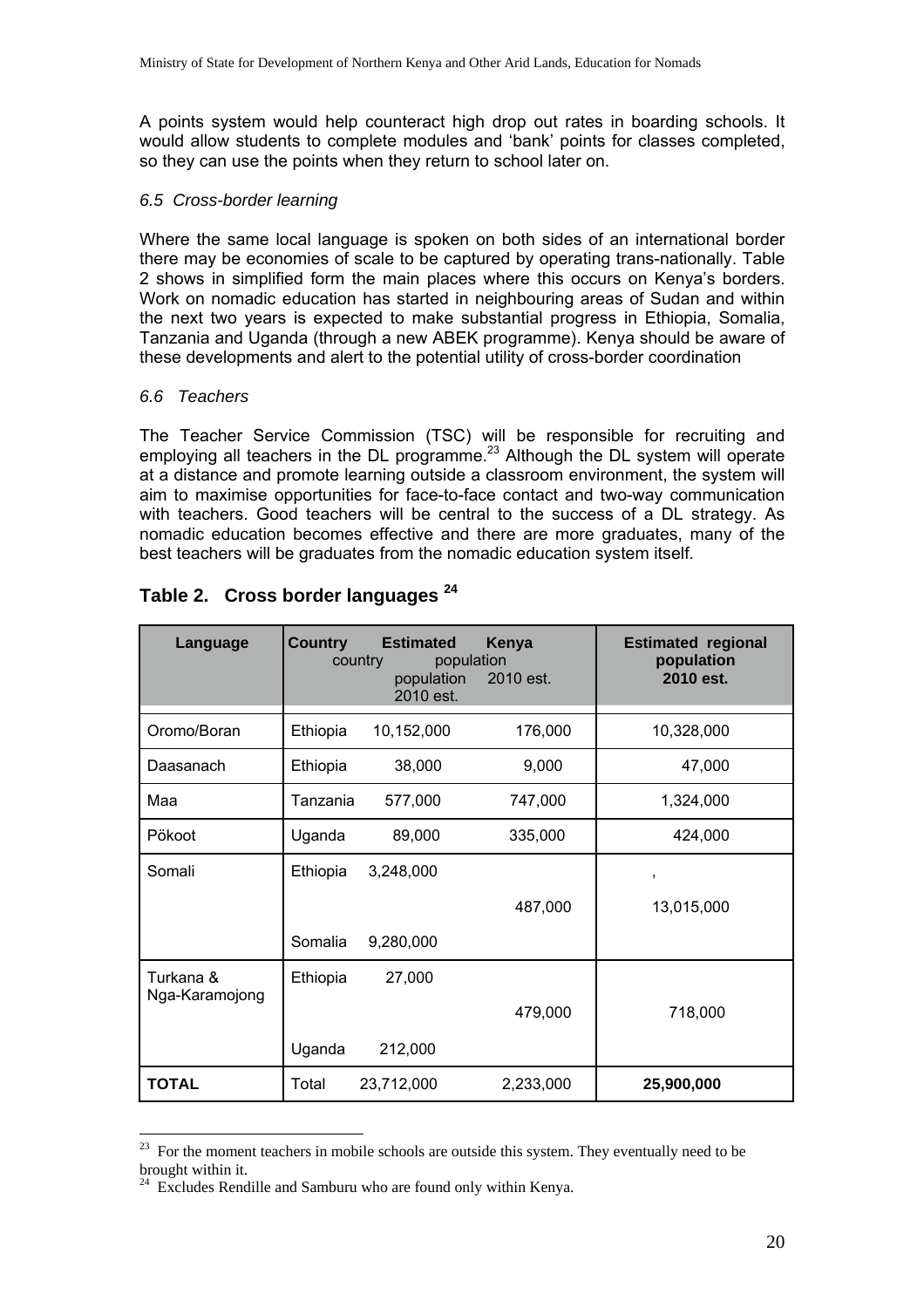Source: Country populations: Lewis M.P. (ed.) 2009. *Ethnologue: Languages of the World*, Sixteenth edition, SIL International, Dallas, Tex. Regional population derived from sum of country populations. Estimates for 2010 as in table 1.

Teachers destined for jobs in the ASALs should receive additional training covering ASALs livelihoods, especially specialist courses on pastoralism. The minimum graduation exam grades required for teachers to be accepted into training need further discussion. Teachers should speak the same local language as their pupils and where possible should come from a pastoral background. Teachers destined for the DL programme will require adequate living conditions, training in operation and maintenance of equipment, and where necessary on the practical problems of living in the drylands. There should be possibilities for teachers to meet and share their experiences. Present DL in-service teacher training operations can be targeted specifically at the ASALs. The crucial question of how to ensure teacher quality needs to be addressed early in the programme.

Early childhood development teachers are being deployed across the country. The programme will lobby for some to be recruited to mobile schools, although this will not be easy.

### **7. Programme content**

A DL education system does not mean that nomads should be provided with a second-class education or one substantially different from that available in the rest of Kenya. On the contrary the system should equip nomadic children to compete with children from elsewhere in Kenya throughout the school system and later in life as Kenyan citizens.

#### *7.1 Curriculum*

 $\overline{a}$ 

Kenya has a national syllabus for primary education which the KIE is mandated to develop.<sup>25</sup> In principle the nomadic education programme should use the national curriculum to ensure equivalence with the rest of Kenya. The DL programme will work with the KIE to analyse the existing national syllabus and in developing a programme based on the national curriculum and leading to the Kenya Certificate of Primary Education (KCPE). This might require minor modifications to replace a small amount of existing information with material based on a fuller understanding of pastoral ways of life, and reorganising the content (without reducing it) to fit into a module format. Adaptation of material to the specific conditions of pastoral livelihood systems should be reflected in a teachers' handbook, developed for each district, which sets out how to mentor children using the DL programme.

In addition to the national primary syllabus there are the more specialised syllabuses. For example, the Ministry of Education's Social Studies' Syllabus for primary education uses mainly situations and a vocabulary suitable for urban children or those in cash crop farming livelihood systems. Pastoralism is only briefly mentioned under standard seven.<sup>26</sup> Given the economic importance of pastoralism in Kenya and especially in the drylands, the presentation should be better balanced to provide

<sup>25</sup> Kenya Institute of Education, 2002, *Primary Education Syllabus.* 2 vols. Ministry of Education.

<sup>26</sup> Kenya Institute of Education, 2009, *Primary Education Social Studies Syllabus.* Ministry of Education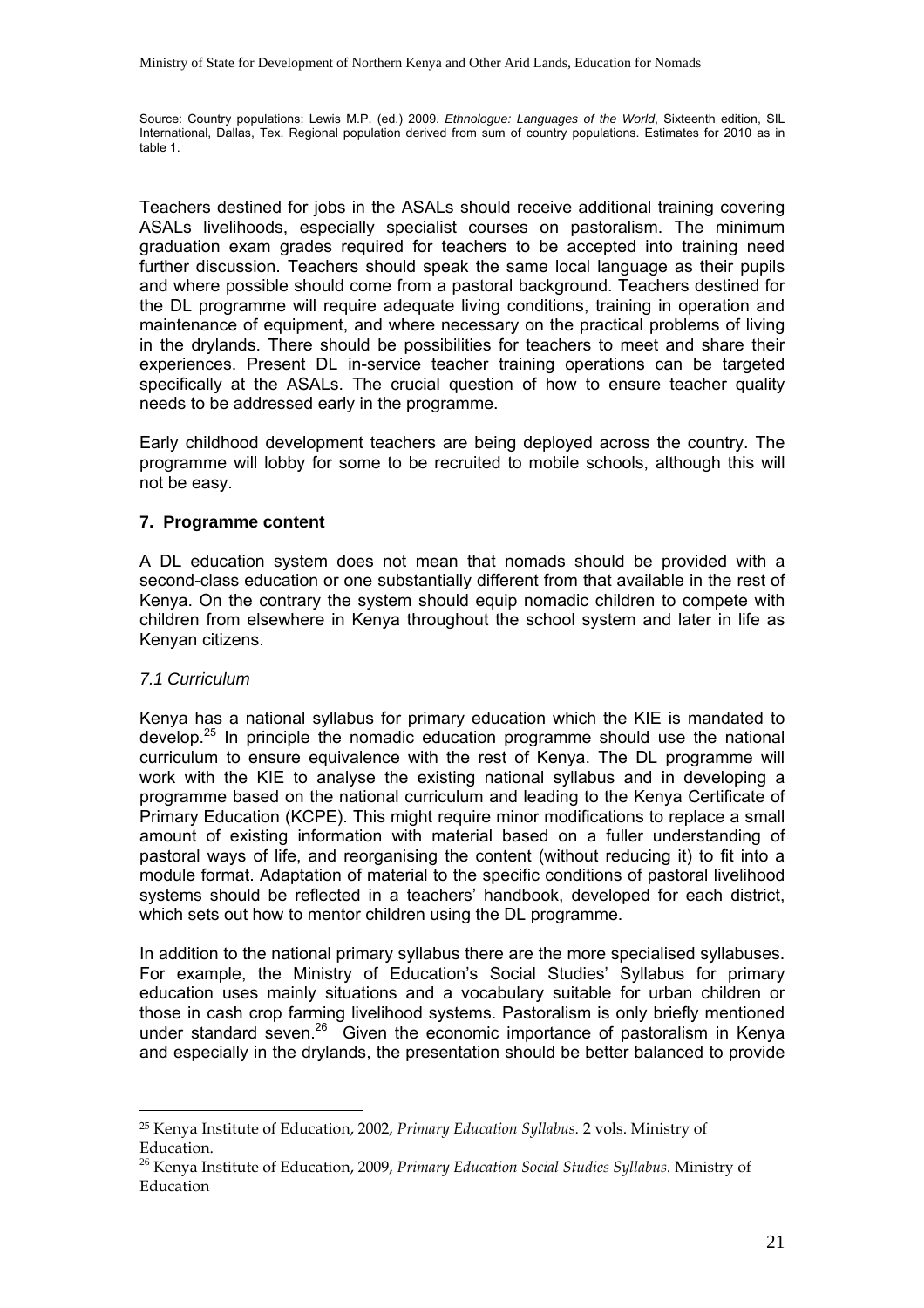substantial sections from standard five onwards based on the reality of pastoralism in Kenya today.

An ASALs curriculum development team should be set up jointly with KIE to research with pastoralist groups and where necessary adapt curricula to be used in radio broadcasts for nomadic education programmes.

# *7.2 Literacy*

Literacy is currently taught as a part of the primary curriculum. The DL programme will experiment with intensive teaching of basic literacy and numeracy in local languages, for both children and adults, through radio broadcasting in combination with printed materials. Additional work by KIE to make some of these languages more easily used as languages of instruction may be necessary. Mobile/cell teachers will provide support for these intensive courses, particularly in the initial phase, but the aim should be to make literacy courses stand on their own in the future, once a critical mass of printed materials has been distributed across the communities and a critical number of people have become literate and can therefore provide help within the family.

# *7.3 Exams/assessments*

Nomad children in Kenya are subject to the Kenya National Exams Council independent exams system based on standards set by KIE.

Exams should where possible be replaced with assessments at the end of particular modules or courses. Nomadic children at primary level will be aiming at the Kenya Certificate of Primary Education, as a marker of their initial achievement and as the condition of access to secondary education. The DL programme should offer intermediate certificates (for example one per module or small coherent set of modules). The students must be given the possibility to stop at any time without losing out on their achievements up to that point, and the possibility to pick up from where they left off if they have the opportunity to go back in education.

### *7.4 Learning materials*

Newly literate adults and children need relevant and good quality printed materials, in addition to the foundation materials in support to the radio programmes, to be easily available. In the past, teaching materials for pastoralists have at times been inaccurate, out of date, and sometimes demeaning to the pastoralists.

Learning materials for the DL system will be both audio and printed. They should be explicit, comprehensive and of high quality with units and modules able to stand alone. They should also be very compact, since they will have to be carried when camps move location. Responsibility for their preparation will be held by the curriculum development unit set up under the supervision of NACONEK in the KIE. To ensure consistency between written and audio materials, and broadcast modules, the materials should be designed by the same team.

It should be a main responsibility of visiting tutors to distribute printed materials to students in their area.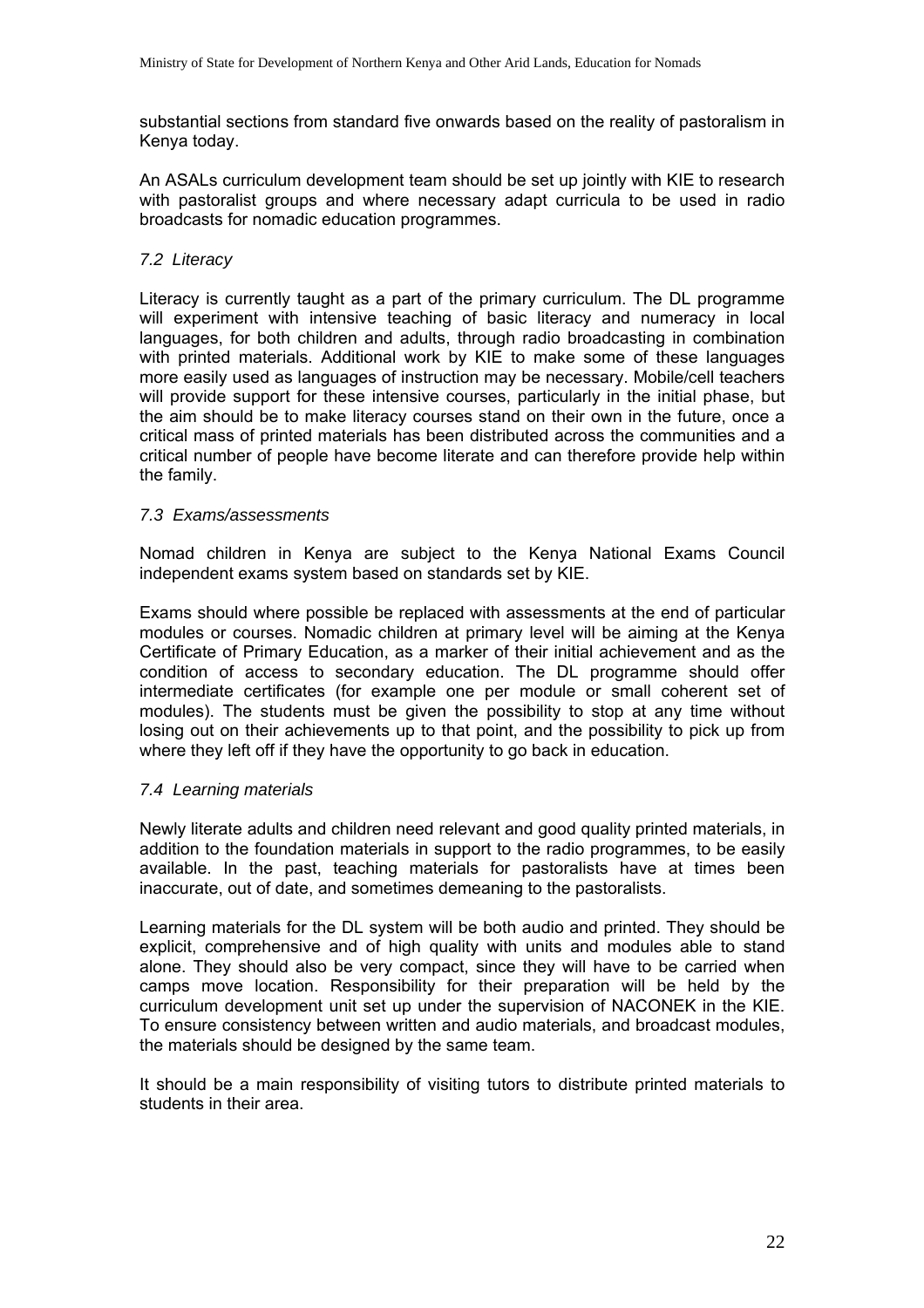### *7.5 The pastoral year*

Pastoralists in the ASALs are mobile and adapt their movements and settlement patterns to constraints and opportunities. The DL system must adapt to this, especially through (i) a supervision system able to keep track of children as they move; (ii) recognition of times of high labour demand in the annual cycle when academic requirements (such as assessments or exams) can be relaxed; (iii) recognition of bad years when households and animals may move in unusual patterns or outside normal territories. It is also important to adapt the broadcast schedule to moments within the normal pastoral day when students are not fully occupied with pastoral tasks.

# *7.6 School culture*

Historical evidence suggests that nomadic schooling has worked well where the local administrative culture was sympathetic to and supportive of pastoralism as a livelihood system (e.g. Mongolia, Iran), and has not worked well where it was not (everywhere else).

It is essential that the education culture, both in the radio productions and at any event where children meet teachers as part of their course, is well-informed and sympathetic to nomadic livelihood systems and pastoral societies. DL radio programmes must be designed to do this. Ways include encouraging a dialogue around radio broadcasts, with phone-ins, 'question-time' and debates. A 'radio mood' sympathetic to pastoralism must be created and sustained. Parental links to the education process and their participation in management decisions are essential.

These developments should as far as possible be led by the views and opinions of the clients, i.e. the adults and children who are the students and for whom the educational system is designed. Scenario planning provides useful methods to investigate these items.

An appropriate curriculum and a well-informed set of teaching and learning materials will contribute towards making education and the schooling experience culturally sympathetic to pastoralists and their living/learning conditions.

# **8. Additional major issues in a distance learning strategy**

Several additional issues need to be resolved if a DL programme is to be implemented.

### *8.1 Scholarships and incentives*

The proposed fund for girls' tertiary education in Northern Kenya should be supported in order to enable gifted girl students from all nomadic groups to go on to advanced education. Pastoral DL students with outstanding academic records should be supported to continue their education through a national school and up to university, and this system should be extended to benefit more students.

### *8.2 Monitoring and evaluation*

Because of its experimental nature, it will be essential to monitor progress of the DL programme carefully and evaluate it regularly. Monitoring and evaluation must be results-based with visible indicators which can be understood by all stakeholders.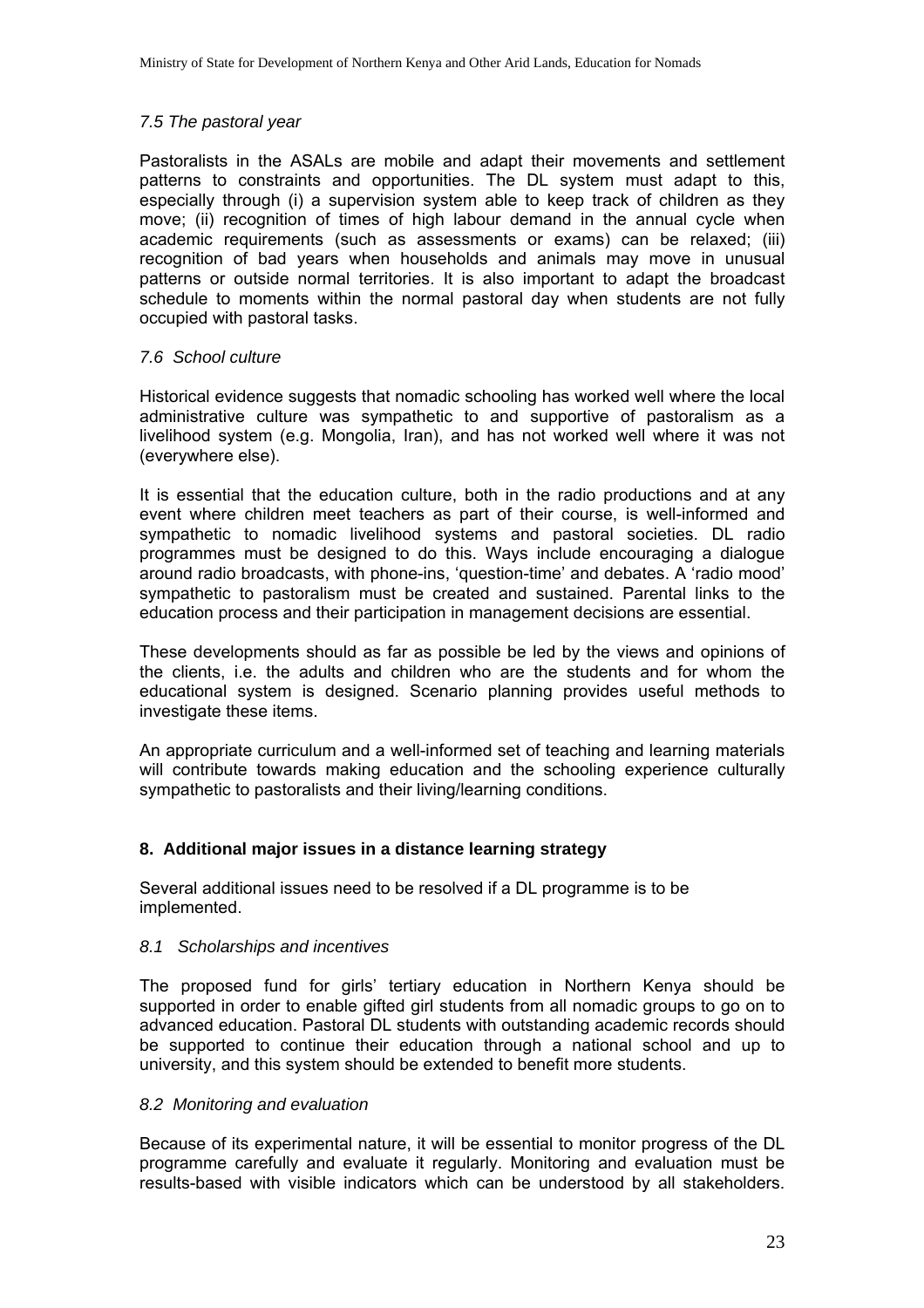The success and sustainability of the radio strategy will depend in large part on four factors: (i) *reach* (how many communities and people it reaches); (ii) *quality;* (iii) level of *interest, involvement and ownership* by students and their families; and (iv) *quality of management*, supervision and support by the educational system as a whole. Indicators of these will be developed and monitored from the start. The scenario planning undertaken by EfN so far provides a methodology to do this, and a baseline in specific communities to measure changes in the 'after schooling' situation. Indicators should include impacts, outcomes, and costs.

#### *8.3 Legal issues*

The status of teachers in the existing legal framework needs to be clarified. Mechanisms and conditions of equivalence between the DL programme and conventional school system must also be clarified and formally recognised, so that students can move without trouble between DL and school system, and vice versa. Students in the DL system must be allowed access to the Kenya Certificate of Primary Education on the same terms as the students in the school-based system.

DL teachers should be fully recognised and have the same legal status and rights as conventional school teachers.

#### *8.4 Comparative costs*

In deciding the future shape and direction of DL for nomadic pastoralists in Kenya, it will be essential to be able to compare it in detail with a boarding and mobile school system capable of reaching the most scattered and remote nomad children and adults. For this the cost (capital and recurrent costs) must be known, as must the way costs and the quality of outputs compare with boarding and mobile schools. The DL strategy should be costed as soon as possible in order to have a basis for comparison with more conventional schooling as a way to reach the same number of scattered and remote children, with the same quality education. The proposed M&E system must be able to answer these questions.

#### *8.5 Long term sustainability of funding*

The proposed DL system is innovative and will have to be tested, evaluated, redesigned, developed and implemented at scale. Initial field tests and pilot trials of particular components of the system will carry substantial risks to students. The DL programme will protect students and their parents against these risks. Early in phase 2 the programme team will draw up a long term schedule showing how funding can be taken up progressively by the state budget with donor help, and how such a system can be made sustainable.

The programme aims at providing the basis for a long term educational technology adapted to the realities of northern Kenya. The projected life span of DL via radio is fifteen to twenty years. During this period the programme will continue to search for new technologies capable of continuing to deliver education to nomadic pastoralists.

#### *8.6 Political commitment*

The development of a DL educational system targeted principally at pastoralists will require large and sustained political commitment. At present such commitment exists, as shown by the creation of the new Ministry of State for Development of Northern Kenya and Other Arid Lands. It will be essential to push forward while this window is open and establish 'facts on the ground,' real achievements which will be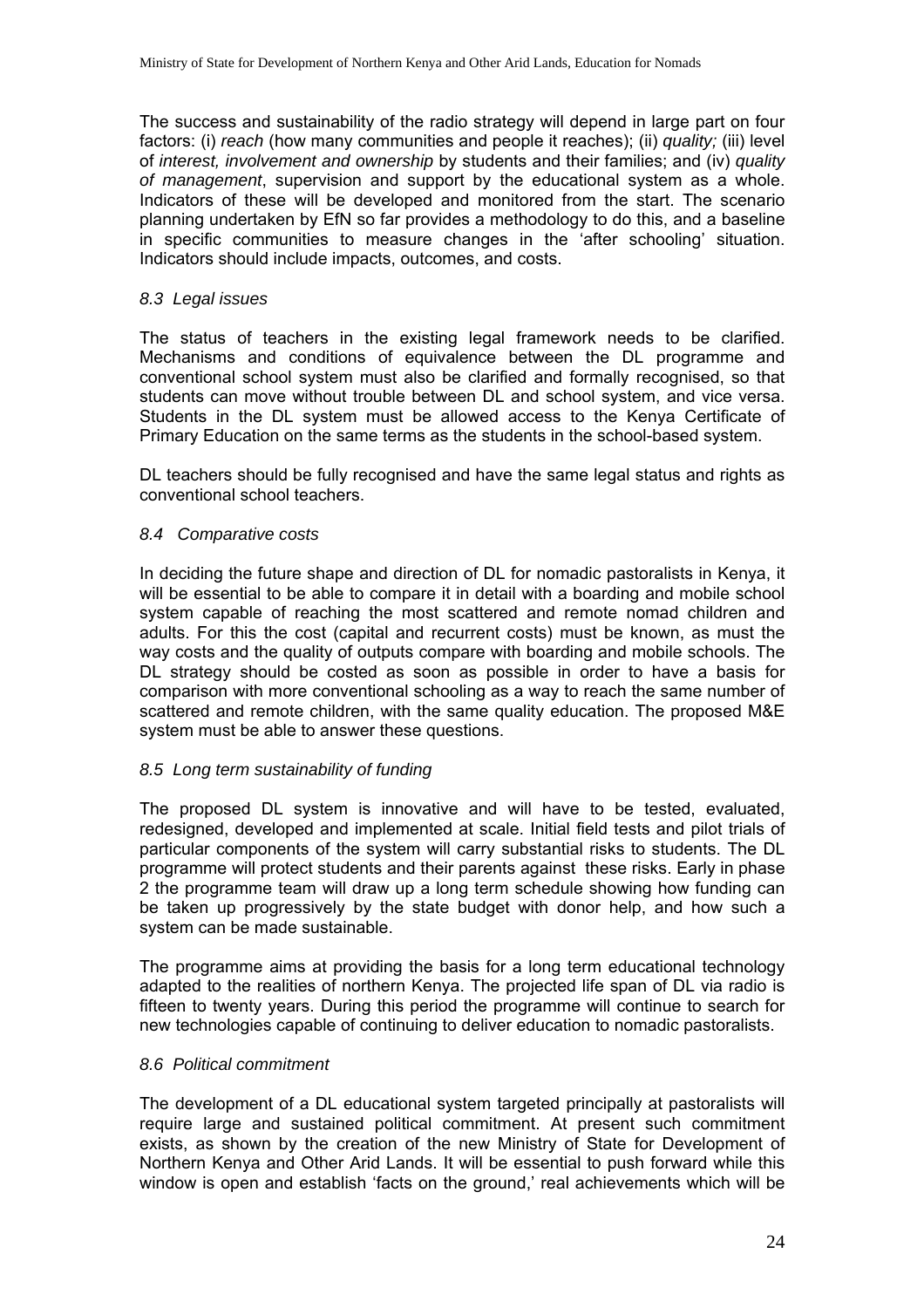difficult to cancel later when perhaps the political spotlight has moved elsewhere. The creation of NACONEK is an important political commitment which would help achieve this.

### *8.7 Criteria for thin slice projects*

The pilot projects will take the form of a thin slice across the entire radio broadcast education system: starting with rented or borrowed broadcasting and receiving/storage capability, going on to trial radio programmes covering key subjects including induction and enrolment, experiments with adapting curricula where necessary, and finishing with assessments, monitoring and evaluation. The aim will be to replicate at a small scale the entire distance learning system. Pilot trials will be monitored and evaluated in detail and the lessons made widely available.

In the thin slice projects, individual components of the DL system, on their own and in combination with other components, will be field tested and evaluated as to their potential contribution. Initially two or three contrasting pilot ASAL areas will be selected on the basis of the following criteria:

- contrasting environmental and livelihood characteristics including customary social organisation, patterns of settlement, level of mobility, and degree of market integration;
- gross enrolment rate stagnating;
- ready availability of capital equipment (especially radio broadcasting facilities – potential sources include community radios and excess Kenya Broadcasting Corporation capacity);
- willingness of district educational boards, communities, local leadership and all key stakeholders in education to participate in trials;
- potential to test all the underlying assumptions about appropriateness and effectiveness of using radio to educate children;
- areas where there is a push from nomads themselves for distance learning.

It must be made clear to participants during the initial thin slice phase that the activities are experimental and that extension of the distance learning will depend on a successful outcome of the pilots.

The start of the pilot projects will raise legitimate expectations in pastoral communities and strong hopes that a successful system will spread to their areas shortly afterwards. The pilot must also be designed with this in mind, so that if the programme is successful and lessons are learned about how to do DL activities in a pastoral context, there is a smooth extension of the strategy eventually to cover the whole pastoral ASAL area.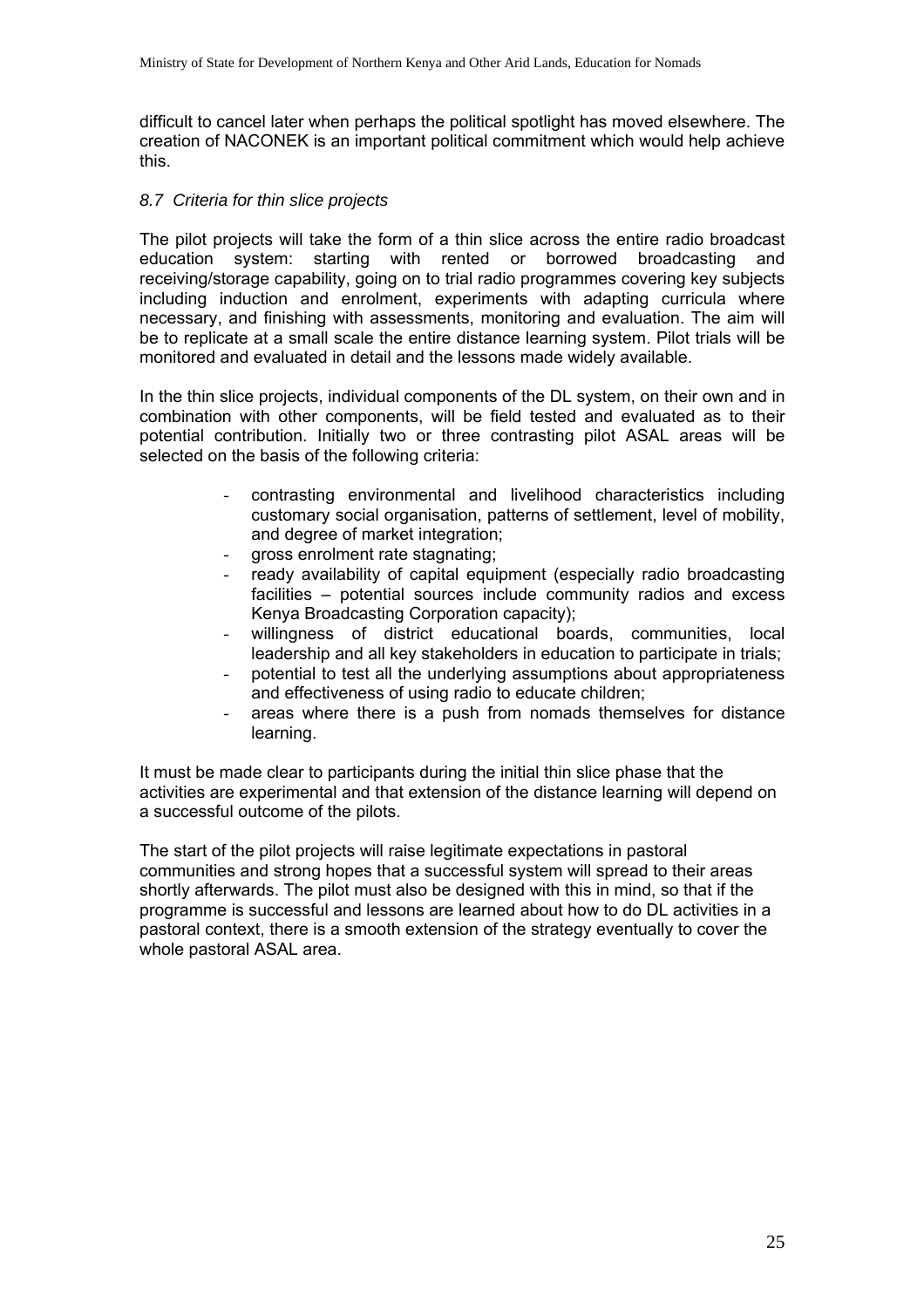# **ANNEX 1**

# **BROADCASTING OPTIONS**

#### *Kenya Broadcasting Corporation*

KBC has substantial experience in distance education by radio with an Interactive Radio Instruction approach (IRI) requiring a teacher in front of a class (as opposed to addressing students individually). KBC has 24 unused FM radio frequencies in the ASALs. These would not be enough for the fully fledged DL programme proposed here which would require about nine per district) but this blockage is expected to disappear with the digital migration, as many more channels will be made available. Broadcasting through KBC would be based in Nairobi.

With KBC broadcasts, users of the DL programme would not be able to have direct access to the radio station, and so participation would be limited to KBC crews visiting a community. This would be a major obstacle to creating local ownership of the service.

KBC has both technical and methodological capacity, including broadcasting in most of the ASALs languages. However, given the fundamental difference in the approach between IRI and the DL system proposed here, this capacity is not entirely an advantage (and could perhaps get in the way of the necessary innovation). Moreover, KBC's DL and local-language broadcasting services are separate, thus the relevant capacity is split across different sections of the corporation.

At present, KBC sells its airtime and the continuous use of several frequencies would be expensive. Other costs would also be likely to be much higher than with a community radio, with little flexibility in the system.

### *Community radio model*

Using a community radio model would probably require one station per district (boosted by repeaters if necessary). In the long term, each DL station would have to broadcast on several frequencies. However, only two frequencies will be required for the pilot project: one for the subject-modules and community-broadcasting, and one for the preliminary course (see section 5.3). In the longer term, the digital migration will make available a large number of new channels and frequency scarcity will no longer be a problem. In all cases, the FM spectrum is currently almost completely unused throughout the ASALs.

The local nature of these radio stations will allow for easy access by student and make it relatively easy for the DL team to visit students in order to record materials for community broadcasts. Training teachers to use low-cost portable recording equipment would also increase the opportunities of participation by distant communities by recording interviews and group discussions during routine visits.

### *Satellite broadcasting*

Afristar broadcasts directly to receivers. The main advantages are independence from infrastructure; uniformly high quality of signal in any location across huge areas; and the possibility of transmitting multimedia files (text, photos and video as well as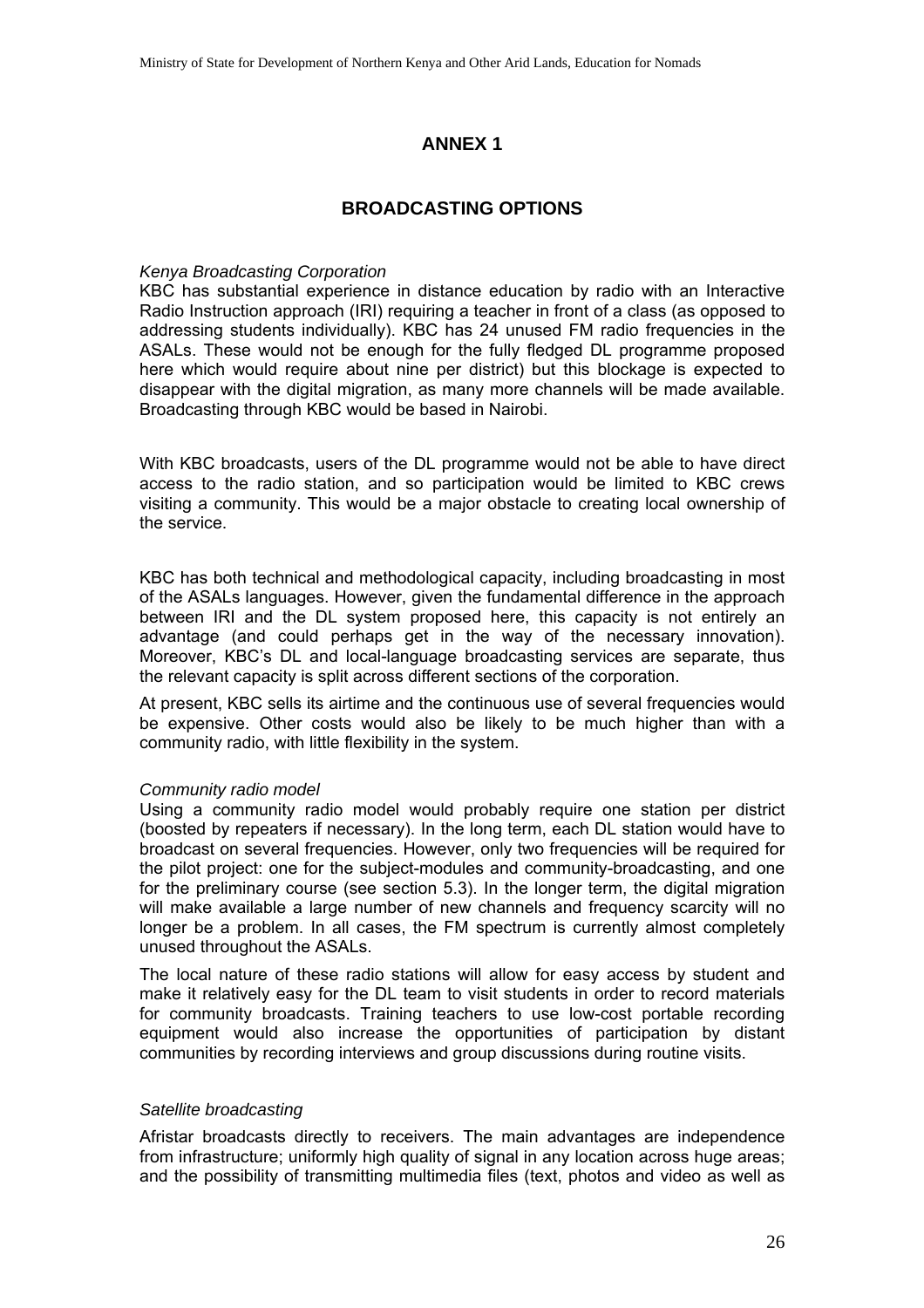audio). Of these three advantages, the last would be of no use to EfN, since the students cannot yet take advantage of such opportunities. The DL programme could however use them for getting materials to teachers and for in-service teacher training, but less sophisticated systems would work as well, for example loading the same information onto memory cards or CDs.

A uniformly high quality of signal, and particularly the possibility of reliably reaching people irrespective of their location, would be advantages, but even in this case there are caveats. The main problem is that satellite transmission requires a dedicated receiver. At the moment, those available on the market are bulky and expensive. Overall cost of satellite use is high.

The satellite option is an advantage for those few communities who live most of the time in areas shielded from standard radio broadcasting (e.g. behind mountains or at the bottom of deep valleys). However the cost of satellite broadcasting is not scalable. Even in those cases therefore, alternatives and targeted solutions might be simpler or more sustainable at present. But satellite potential should be kept in mind for the future.

### *Comparative advantages of different delivery technologies*

A comparison (table 3) of the three most viable options suggests that community radio leads on almost all criteria. There are cases where KBC would be helpful. Afristar may become useful in the future when prices drop.

| <b>EfN requirements</b>                                                                    | <b>CR</b>  | <b>KBC</b> | <b>Satellit</b><br>е |
|--------------------------------------------------------------------------------------------|------------|------------|----------------------|
| Intensive use of airtime<br>(10-16 hours per day on each frequency, every day of the year) | $\sqrt{}$  |            |                      |
| Low cost receivers and playback                                                            | $\sqrt{}$  | V          |                      |
| Large number of FM frequencies in the long term (9 per district)                           | $\sqrt{}$  |            |                      |
| Ownership and participation by DL users                                                    | √          |            |                      |
| DL broadcasting station is physically accessible by users                                  | $\sqrt{}$  |            |                      |
| Broadcasting in local languages                                                            | $\sqrt{}$  | $\sqrt{ }$ | V                    |
| Light and flexible management and high adaptability                                        | $\sqrt{ }$ |            |                      |
| Flexibility in the broadcasting schedule (easy changes)                                    | $\sqrt{ }$ |            |                      |
| Technical capacity (some)                                                                  |            | V          |                      |
| Infrastructures in ASALs (some)                                                            | $\sqrt{ }$ |            |                      |
| Accessible from standard radio receivers                                                   | √          | V          |                      |
| Methodological capacity with DL (some)                                                     |            |            |                      |

# **Table 3. Characteristics of radio delivery technologies for education**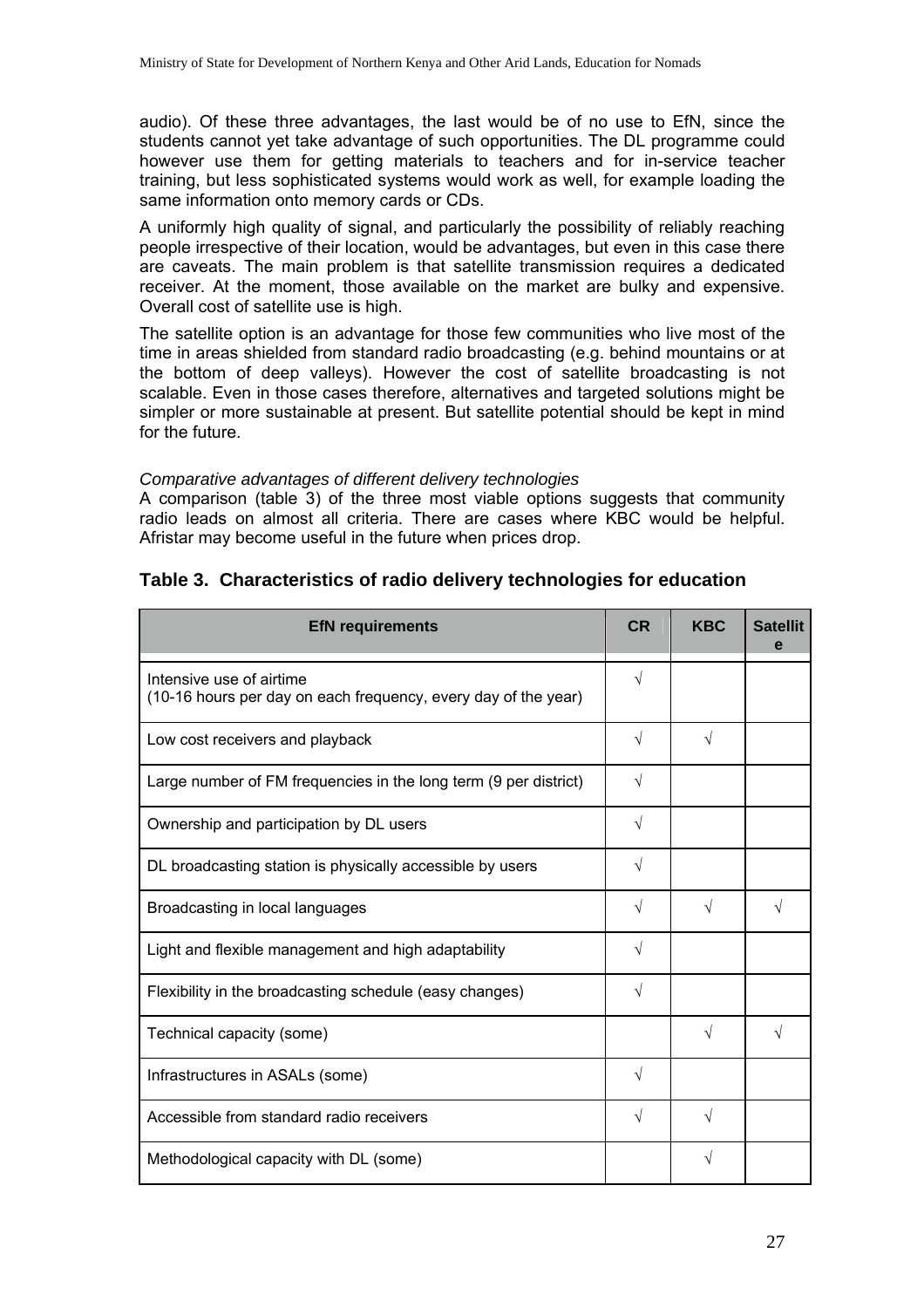| <b>EfN</b> requirements                                         | <b>CR</b> | <b>KBC</b> | <b>Satellit</b><br>е |
|-----------------------------------------------------------------|-----------|------------|----------------------|
| Institutional integration                                       |           | V          |                      |
| Clear reception in otherwise unreachable locations              |           |            |                      |
| Local capacity building and close links with DEO                | V         |            |                      |
| Full integration following digital migration of radio (by 2020) | V         | V          |                      |
| Digital broadcasting (at present)                               | V         |            |                      |
| Light costs of operation, maintenance, and repair               | V         |            |                      |
| Scalable system                                                 | V         |            |                      |
| Authority/status                                                |           | V          |                      |
| Little dependence on infrastructures                            |           |            |                      |

CR = Community Radio; KBC = Kenyan Broadcasting Corporation

### *Receivers*

Off-the-shelf radio receivers are the easiest and cheapest option but have some disadvantages: the cheap models do not have playback functions or multiple powering options. Models with these features belong to a higher band, with many unneeded functions, more complex to use, and substantially more expensive. Such devices are also likely to be high-jacked by adults or other children to listen to programmes unrelated to education. An alternative option in the longer term would be a tailor-made device capable of both receiving FM and playing audio files from a small memory card such as those commonly used by digital cameras and mobile phones: an inexpensive card could store a whole subject-module (e.g. 30 audio units of 30 minutes each could be saved on a one dollar card of 256-500MB). Each audio unit would start with clear identifiers, with reference to a chronological programme list, and a summary of contents. Students could select an audio unit for playback by browsing the memory card in their device with a simple back-forward button and without the need of a display.

Table 4 compares standard radios devices (off the shelf), tailor-made devices, and non-networked devices (such as CD players and tape recorders). At present a tailormade device best meets all the requirements.